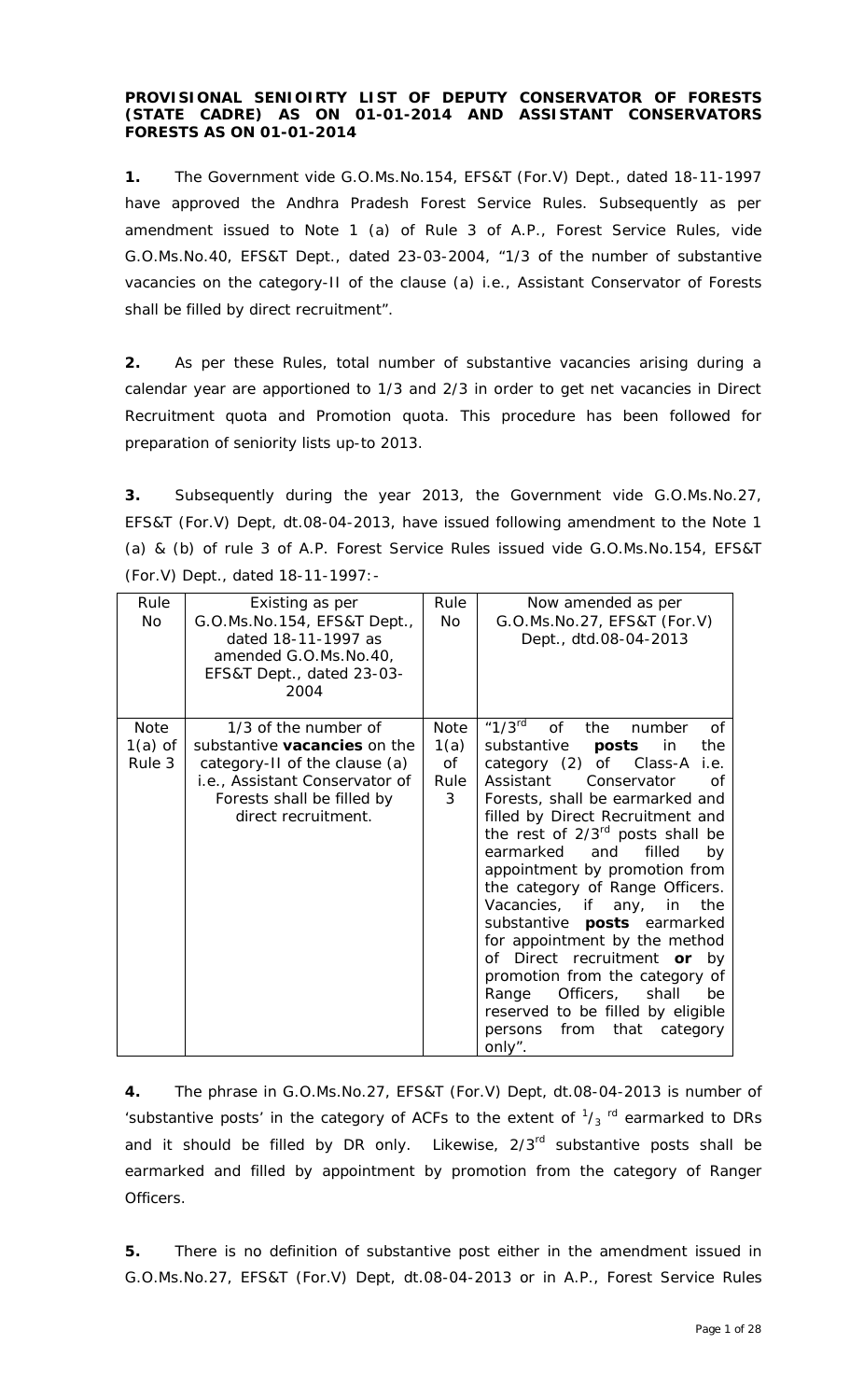1997 or in A.P. State and Subordinate Service Rules, 1996. But the expression 'Substantive Vacancy' has been defined under Rule 4(b) of A.P., State and Subordinate Service Rules, 1996. According to this, Substantive vacancy shall mean all vacancies in the permanent cadre and all vacancies in the posts which have been in existence for more than (5) years. For the purpose of preparation of seniority lists as on 01.01.2014 and for interpreting the expression 'substantive post' as mentioned in G.O.Ms.No.27 EFST (For.V) Dept dt.8.4.13, the essence of definition of expression 'substantive vacancy' has been adopted. Thus 'substantive posts' is interpreted as those posts which have been made permanent and the other posts which are in existence for more than (5) years. 1/3<sup>rd</sup> of these substantive posts are earmarked to DR quota / DR cadre strength and  $2/3^{rd}$  are earmarked to promotion quota / promotee cadre strength. Vacancy if any, arising from that cadre strength / quota will be filled up by DRs for DR quota and by Promotees for Promotee quota in future.

**6.** The post of Deputy Conservator of Forests (State Cadre) is included in the Category-1 of Class-A and the post of Assistant Conservator of Forests is included in the Category-2 of Class-A of A.P., Forest Service Rules, 1997 respectively. Till 2013, the substantive vacancies that arose in the categories of Deputy Conservator of Forests (State Cadre) and Assistant Conservator of Forests during every calendar year have been clubbed and apportioned in the ratio prescribed under the A.P., Forest Service Rules, 1997 in order to get net substantive vacancies under the DR quota and Promotion quota of Assistant Conservator of Forests. The said net substantive vacancies are being utilized for DR candidates and promotee candidates respectively and accordingly, the seniority lists of ACFs (State Forest Service) i.e., a common seniority including the names of Deputy Conservator of Forests have been prepared year after year (up-to seniority list as on 1.1.2013).

In this regard, it is observed that the A.P. Forest officers Association in their representation dated 22-10-2011 had pointed out that though the Dy.CF (State Cadre) and Assistant Conservator of Forests are separate categories of posts, a common seniority list is being prepared. In view of this, two different seniority lists for Deputy Conservator of Forests (State cadre) and for Assistant Conservator of Forests (inter-se-seniority list of DR ACFs and promotee ACFs) have now been prepared. This was also brought to the notice of the Government in this Office Rc. No. 30314/2011/M4 Dt. 8.5.2013.

**7.** The seniority list of ACFs will be utilized for promotion of Dy.CF (State Cadre). Like-wise the seniority list of Dy.CF (State Cadre) will be utilised for preparation select list for appointment of SFS officers to IFS cadre. After exhausting eligible Dy.CFs (SC), ACFs in order of seniority and subject to eligibility will be included in the proposals for appointment to IFS in promotion quota. This is subject to approval by the Govt.

**8.** The total cadre strength of ACFs in the State of Andhra Pradesh is (110) and this includes all permanent posts and other posts which are in existence for more than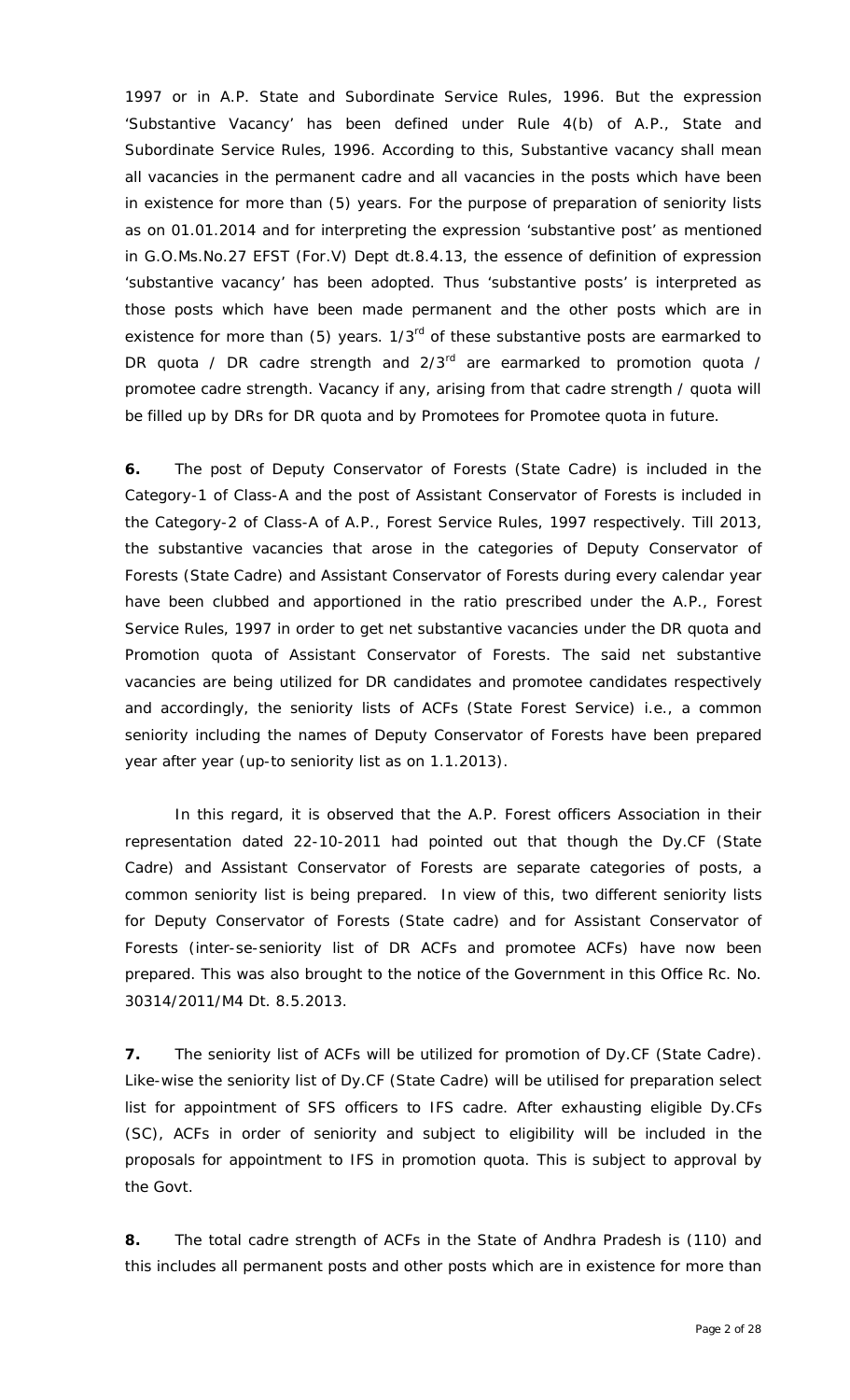(5) years. As such,  $1/3^{rd}$  DR quota would be (37) and promotion quota would be (73). Details of these 110 posts are given below:

| Ι. | No. of permanent posts:<br>(Details of posts given in the Annexure-I)                                                                                                                                                                                                                          | 113                             |
|----|------------------------------------------------------------------------------------------------------------------------------------------------------------------------------------------------------------------------------------------------------------------------------------------------|---------------------------------|
| П. | No. of temporary posts which count for calculation<br>of substantive vacancies as per explanation (i)<br>under Rule 4 of A.P. State and Subordinate<br>Service Rules, 1996 (issued vide G.O.Ms.No.436<br>GA (Ser.D) Dept., dt.15-10-1996). (Details of<br>posts given in the Annexure-II).     | 19                              |
| Ш  | Out of (113) and (19) posts of ACFs, proposals<br>were submitted to Government vide PCCFs<br>Ref.No.1424/2003-M.4, dt.20-07-2010, to notify<br>(53) posts as Deputy Conservator of Forests<br>(State Cadre). The Govt., orders are awaited.<br>Details of posts are mentioned in Annexure-III) | $113 + 19 =$<br>$132 - 53 = 79$ |
| IV | (30) Posts of FROs are upgraded to that of ACF in<br>G.O.Ms.No.496 Finance (SMPC) Department dt.20-<br>11-2003 read with G.O.Ms. No.26 EFS&T (For.V)<br>Department dt.5-3-2004. (Details of posts given in<br>the Annexure-IV).                                                                | 30                              |
| V  | Creation of one ACF supernumerary in Hyderabad<br>Division as Public Information Officer vide<br>G.O.Ms.No.228, Fin (SMPC) Dept., dtd.25-06-<br>2010. (Detail of post given in the Annexure-V)                                                                                                 | 1                               |
|    | TOTAL POSTS OF ACFs (79+1+30)                                                                                                                                                                                                                                                                  | 110                             |
|    | <b>TOTAL POSTS OF DCF (State Cadre)</b>                                                                                                                                                                                                                                                        | 53                              |
|    | GRAND TOTAL POSTS OF SFS (i.e., ACFs and<br>DCF(SC) (i.e. 110+53)                                                                                                                                                                                                                              | 163                             |

**9.** As on 31-12-2013, there are (38) DR ACFs (3 are approved probationers and rest are undergoing institutional and field training).Thus out of 38 DRs, 37 are straight away included in the seniority list as on 1.1.2014 and the 38<sup>th</sup> DR ACF (he/she) will be treated as excess and he/she will be adjusted as and when a vacancy arises in the DR Quota.

**10.** As regards, promotees (promoted from the category of FRO's) as on 31-12- 2013, after deleting the names of ACFs (as per draft seniority lists as on 1-1-2013) who have retired from service, there are (20) ACFs listed as full members. These 20 ACFs are straight away included in the seniority list as on 1.1.2014 as against 73 posts in the Promotee quota. The task now is to adjust another 53 ACFs in the Promotee quota. Following remarks are taken into consideration.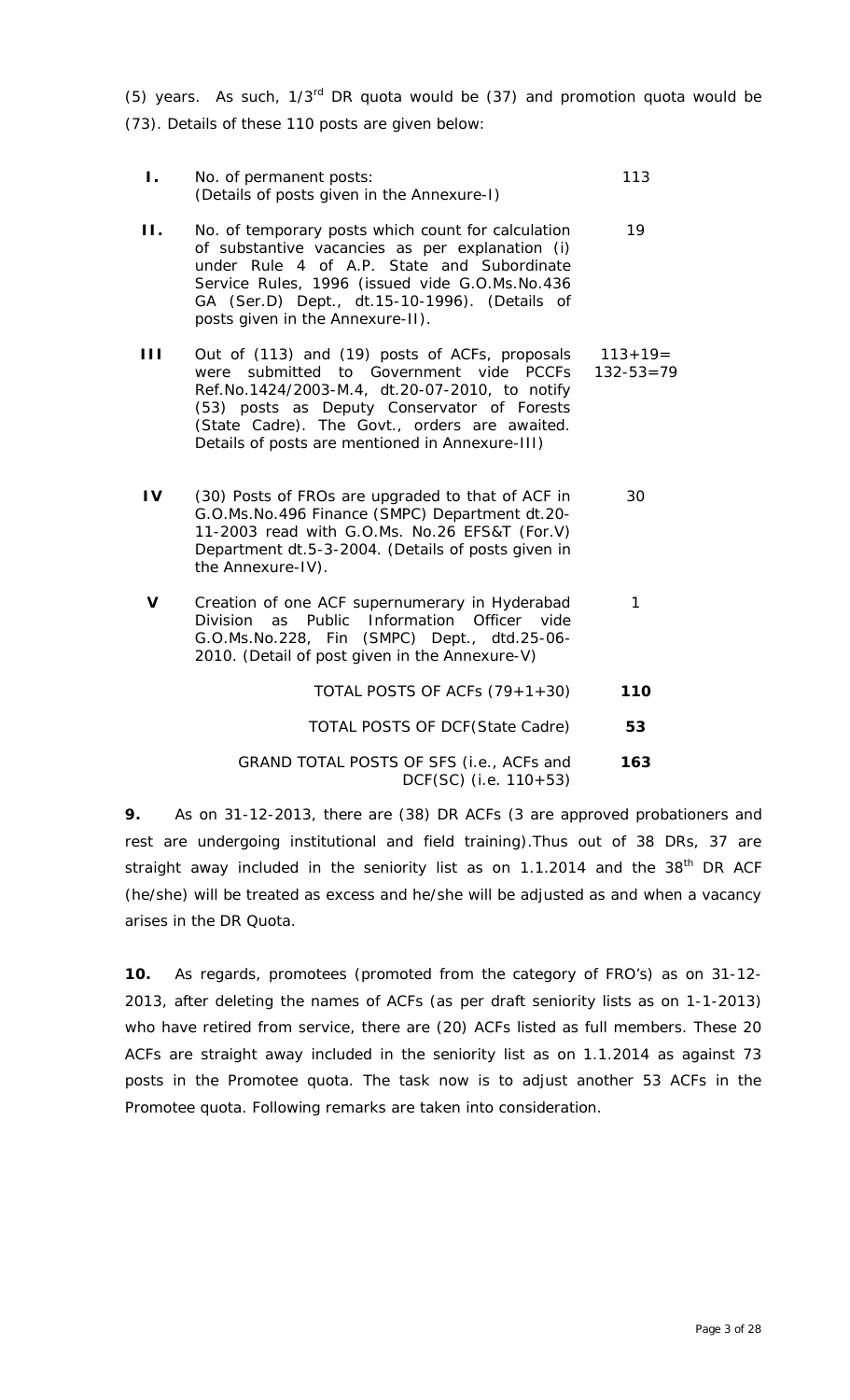# **11.** (16) Officers of the State Forest Service retired during the calendar year 2013. Details are as below:

| SI.<br>No. | Name and Designation                                                   | Date of Birth  | Date of<br>Retirement | Date on which<br>vacancy<br>arose. |
|------------|------------------------------------------------------------------------|----------------|-----------------------|------------------------------------|
| 1.         | G.Krishna Murthy, ACF (PMU-II),<br>O/o PCCF(HoFF), A.P., Hyderabad.    | $25 - 12 - 54$ | 31-12-2012            | 01-01-2013                         |
| 2.         | A.Rama Rao Dy.CF (State Cadre) /<br>Divisional Forest Officer, Paderu. | 14.02.1955     | 28.02.2013            | 01-03-2013                         |
| 3.         | Y.Joji Babu, ACF / DFO,<br>SF <sub>1</sub><br>Srikakulam.              | 28.03.1955     | 31.03.2013            | 01-04-2013                         |
| 4.         | ACF / DFO,<br>SF,<br>Y.Rajendra,<br>Mahabubnagar.                      | 11.04.1955     | 30.04.2013            | 01-05-2013                         |
| 5.         | S.Kishan Das Dy.CF (State Cadre) /<br>DFO, Bhadrachalam South.         | 10.05.1955     | 31.05.2013            | 01-06-2013                         |
| 6.         | Md.Zaheer Ahmed, ACF / Asst.<br>Forest Geneticist, Warangal.           | $10 - 05 - 55$ | 31-05-2013            | 01-06-2013                         |
| 7.         | Ch.Parthananda Prasad, ACF / DFO,<br>WLM Division, Sullurpet           | 01.06.1955     | 31.05.2013            | 01-06-2013                         |
| 8.         | Qudrath Mohiuddin Ahmed Dy.CF<br>(State Cadre) / FUO, Hyderabad        | 15.06.1955     | 30.06.2013            | 01-07-2013                         |
| 9.         | M.A.Mabood Dy.CF (State Cadre) /<br>DFO, Mancherial                    | 09.06.1955     | 30.06.2013            | 01-07-2013                         |
| 10.        | J.Haribabu, ACF / DFO, Krishna<br>Division, Vijayawada.                | 01.07.1955     | 30.06.2013            | 01-07-2013                         |
| 11.        | T.Narsaiah, ACF / DFO,<br>SF <sub>1</sub><br>Karimnagar.               | 11.06.1955     | 30.06.2013            | 01-07-2013                         |
| 12.        | P.Anjaneyulu, ACF / Dy. Director,<br>SADA, EFS&T Dept., Hyderabad      | 15.08.1955     | 31.08.2013            | 01-09-2013                         |
| 13.        | B.Nageswara Rao, ACF / DFO, L.D,<br>Nandyal.                           | 15.08.1955     | 31.08.2013            | 01-09-2013                         |
| 14.        | M.Pradyumna Reddy, ACF / DFO,<br>SF, Sangareddy.                       | 23.08.1955     | 31.08.2013            | 01-09-2013                         |
| 15.        | C.V.Satyanarayana, ACF / DFO, SF,<br>Kakinada.                         | 28.12.1955     | 31.12.2013            | $01 - 01 - 2014$                   |
| 16.        | G.Vijay Kumar, ACF / DFO, L.D,<br>Jangareddygudem.                     | 01.01.1956     | 31.12.2013            | $01 - 01 - 2014$                   |

**12.** The officers at Sl.No.2, 5, 8 & 9 were DCFs (SC) and their retirement vacancy arose in the category of DCF (SC) during the calendar year 2013. Their vacancies can not be counted as vacancies for ACFs.

**13.** Further, the officer at Sl.No.6 above of para No.11 above (Md.Zaheer Ahmed) is an *ad hoc* promotee and continued against the DR post of ACF and retired on superannuation and hence his vacancy cannot be taken as 'substantive vacancy' in the category of ACF.

**14.** Retirement vacancy of Sl.No.1 above is taken as substantive vacancy for 2013, as the said vacancy arose on 01-01-2013. The said vacancy is not taken during the year 2012.

**15.** Like-wise, the retirement vacancies of officers at Sl.No.15 & 16 above are to be treated as substantive vacancy arose during the year 2014, as their vacancies arose on 01-01-2014.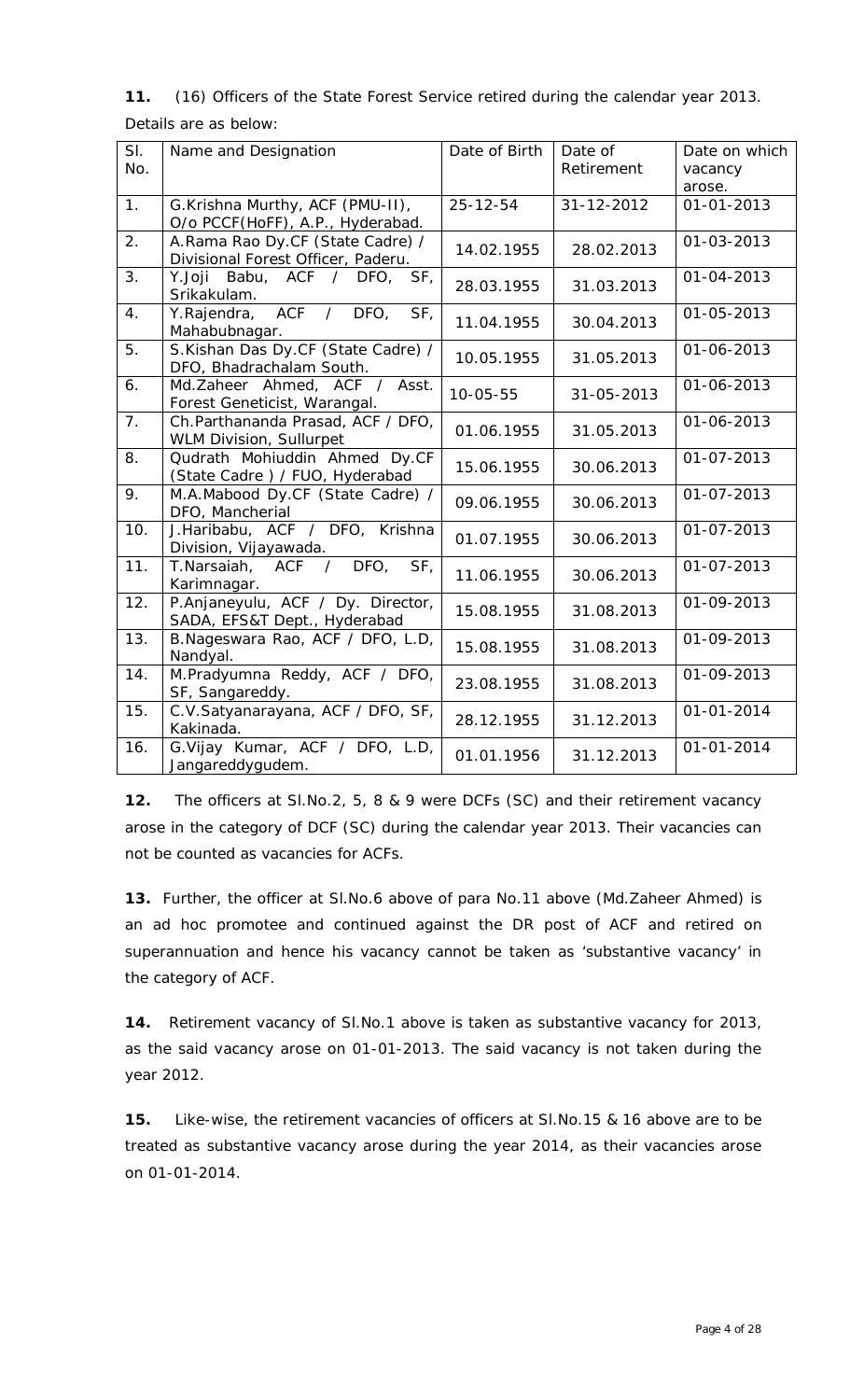**16.** Thus vacancies caused due to retirement of the rest of the ACFs (excluding the ACFs at Sl.No.2,5,6,8,9, 15 and 16) which are (9) in number are taken into consideration as 'substantive vacancies' arising in the category of ACFs during the calendar year 2013. Following are the details of these vacancies:

| SI. | Name                     | Date of full     | Date<br><b>of</b> | of<br>Date     | Date<br>on       | Earmarked       |
|-----|--------------------------|------------------|-------------------|----------------|------------------|-----------------|
| No. |                          | member of        | Birth             | Retireme       | which            | to quota<br>as  |
|     |                          | <b>ACFS</b>      |                   | nt             | vacancy          | detailed<br>in. |
|     |                          |                  |                   |                | arose.           | Para<br>17      |
|     |                          |                  |                   |                |                  | below           |
|     |                          |                  |                   |                |                  |                 |
| 1.  | G.Krishna Murthy         | $01 - 12 - 2008$ | $25 - 12 - 54$    | $31 - 12 - 12$ | $01 - 01 - 2013$ | <b>DR</b>       |
| 2.  | Y.Joji Babu              | 01-09-2010       | 28.03.55          | 31.03.13       | 01-04-2013       | Promotion       |
| 3.  | Y.Rajendra               | 01-12-2012       | 11.04.55          | 30.04.13       | 01-05-2013       | $-do-$          |
| 4.  | Ch.Parthananda<br>Prasad | $01 - 07 - 2011$ | 01.06.55          | 31.05.13       | $01 - 06 - 2013$ | $-do-$          |
| 5.  | J.Haribabu               | $01 - 07 - 2011$ | 01.07.55          | 30.06.13       | $01 - 07 - 2013$ | $-do-$          |
| 6.  | T.Narsaiah               | 25-11-2011       | 11.06.55          | 30.06.13       | $01 - 07 - 2013$ | $-do-$          |
| 7.  | P.Anjaneyulu             | $01 - 07 - 2010$ | 15.08.55          | 31.08.13       | 01-09-2013       | $-do-$          |
| 8.  | B.Nageswara Rao          | 01-08-2010       | 15.08.55          | 31.08.13       | 01-09-2013       | $-do-$          |
| 9.  | M.Pradyumna              | 01-08-2011       | 23.08.55          | 31.08.13       | 01-09-2013       | $-do-$          |
|     | Reddy                    |                  |                   |                |                  |                 |

**17.** Here, it is observed that date of amendment is 08-04-2013 and from this date onwards, substantive vacancies of promotee will go in favour of promotion quota only. As can be seen from the above statement, the vacancies at Sl.No.1 & 2 above arose before the issue of amendment and when the said (2) vacancies are apportioned in the proportion of 1/3 and 2/3 for DRs and Promotees respectively, the number works out to 0.66 or say (01) for DRs and 1.33 or say (01) to Promotees. The remaining (7) substantive vacancies go in favour of promotion quota, since they arose after the amendment of AP Forest Service Rules 1997 as stated above. Thus altogether (08) substantive vacancies that arose in the category of ACF during the calendar year 2013 go in favour of promotion quota and one (01) substantive vacancy will go in favour of DR quota. However as per G O Ms. No. 27 EFS&T (For V) Dept. Dt. 8.4.2013, since fixed quota is to be maintained among DRs and Promotees from the date on which this G O becomes effective and since the DR quota is fixed as 37 as detailed in the above after issue of this amendment, the  $38<sup>th</sup>$  DR, though eligible for adjustment against the vacancy arising on 1.1.2013, shall have to be treated as excess from 8.4.2013 till arising of a vacancy in DR quota. Thus the vacancy arising on 1.1.2013 shall have to be made available for Promotees from 8.4.2013.

**18.** With the above parameters and by taking into consideration of draft provisional seniority list of ACFs (SFS) as on 01-01-2013, the status DR ACFs and Promotees ACFs as on 01-01-2014 is as under:-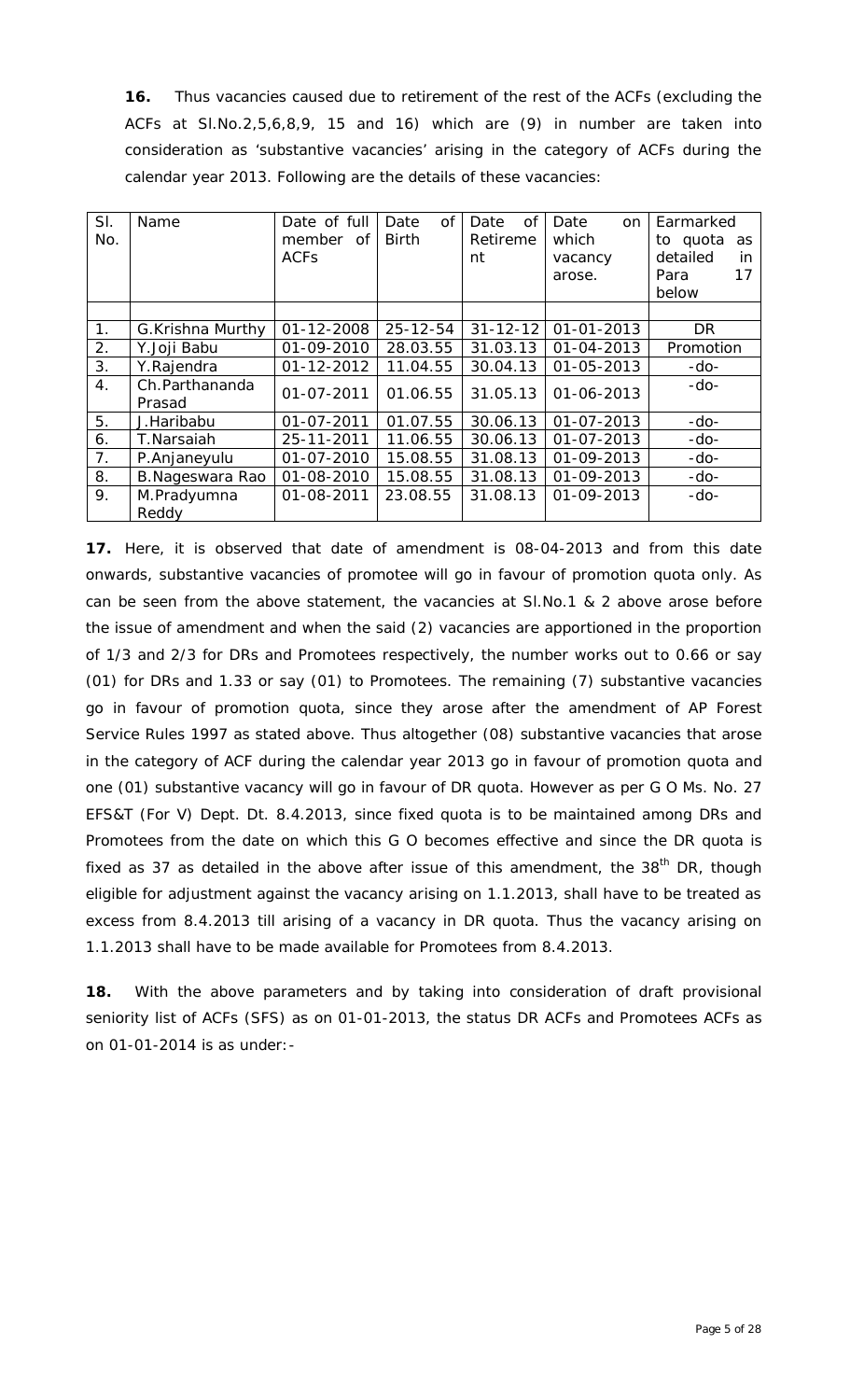#### **A.** POSITION OF DIRECT RECRUITS ASSISTANT CONSERVATORS OF FORESTS AS ON 01-01-2014: (These names figured in lists of full members and probationers as on 01-01-2013)

| SI  | <b>NAMES</b>            | Date of first            | Remarks                                                        |
|-----|-------------------------|--------------------------|----------------------------------------------------------------|
| No. |                         |                          |                                                                |
|     |                         | appointment /<br>Date of |                                                                |
|     |                         | commencement of          |                                                                |
|     |                         |                          |                                                                |
|     | S/sri                   | probation                |                                                                |
| 1.  |                         | 02-07-1993               |                                                                |
|     | B. Vijaya Kumar         |                          | Approved probationer and Full<br>member of ACF under Rule-18 & |
|     |                         |                          | 33(a)<br>of<br>A.P.,<br>State<br>and                           |
|     |                         |                          | Subordinate Service Rules, 1996.                               |
| 2.  | M.Babji                 | 19-05-2007               | Probationer                                                    |
| 3.  | Ms.M.Babita             | 24-06-2008               | $-do-$                                                         |
| 4.  | Smt.P.Srilakshmi        | 01-07-2010               | Probationary ACF                                               |
| 5.  | Mrs. VVL. Subhadra Devi | 01-07-2010               | $-do-$                                                         |
| 6.  | Mrs.G.Krishna Priya     | 01-07-2010               | $-do-$                                                         |
| 7.  | G.Kista Goud            | 01-07-2010               | $-do-$                                                         |
| 8.  | G. Mukund Reddy         | 01-07-2010               | $-do-$                                                         |
| 9.  | D. Ravindranath Reddy   | 01-07-2010               | $-do-$                                                         |
| 10. | K.Srinivas              | 01-07-2010               | $-do-$                                                         |
| 11. | S. Venkatesh            | 01-07-2010               | $-do-$                                                         |
| 12. | Smt.B.Praveena          | 01-07-2010               | $-do-$                                                         |
| 13. | Mrs. J. Vasantha        | 01-07-2010               | $-do-$                                                         |
| 14. | Smt.T. Nagamaneswari    | 01-07-2010               | $-do-$                                                         |
| 15. | V.Saibaba               | 01-07-2010               | $-do-$                                                         |
| 16. | I.Prakash               | 01-07-2010               | $-do-$                                                         |
| 17. | Smt. S.Sujatha          | 01-07-2010               | $-do-$                                                         |
| 18. | Smt. M.Hima Sailaja     | 01-07-2010               | $-do-$                                                         |
| 19. | Smt. Ch. Balamani       | 01-07-2010               | $-do-$                                                         |
| 20. | Smt. P.Syamala          | 01-07-2010               | $-do-$                                                         |
| 21. | Smt. I.Padmaja Rani     | 01-07-2010               | $-do-$                                                         |
| 22. | K.Mahaboob Basha        | 01-07-2010               | $-do-$                                                         |
| 23. | Smt.G.A.P.Prasuna       | 14-07-2011               | $-do-$                                                         |
| 24. | G.Satish                | 07-09-2012               | $-do-$                                                         |
| 25  | Y.V. Narasimha Rao      | 07-09-2012               | $-dO-$                                                         |
| 26. | N. Rama Chandra Rao     | 07-09-2012               | $-do-$                                                         |
| 27. | D. Phani Kumar Naidu    | 07-09-2012               | $-do-$                                                         |
| 28. | A.Narasimha Reddy       | 07-09-2012               | $-do-$                                                         |
| 29. | R.Srinivas              | 07-09-2012               | $-do-$                                                         |
| 30. | K. Vinod Kumar          | 07-09-2012               | $-do-$                                                         |
| 31. | D.Asha Kiran            | 07-09-2012               | $-do-$                                                         |
| 32. | P.Prema Kumar           | 07-09-2012               | $-do-$                                                         |
| 33. | Smt.G.Mangamma          | 07-09-2012               | $-do-$                                                         |
| 34. | Smt.G.B.Rekha Banu      | 07-09-2012               | $-do-$                                                         |
| 35. | M.Samuel                | 07-09-2012               | $-do-$                                                         |
| 36. | Ms.E.Harika             | 07-09-2012               | $-do-$                                                         |
| 37. | Ms.D.Samhita            | 07-09-2012               | $-do-$                                                         |
| 38. | Smt.P.Suneetha          | 07-09-2012               | $-do-$                                                         |

- **NOTE: (1)** As per Rule 12 of A.P., Forest Service Rules, the inter-se-seniority of the Direct Recruit Assistant Conservators of Forests trained in the same batch shall be determined with reference to the rank in the pass list issued by the respective Colleges. In the instant case of DR candidates shown above, the college rank is awaited and after receipt of it, their placement among themselves will be determined.
	- **(2)** The ACF at Sl.No.38 (he/she) (duly finalizing the same with reference to Inter-se-seniority as mentioned at Note.1 above) will be adjusted against a future vacancy since as per G.O.Ms.No.27, EFS&T (For.V) Dept, dt.08-04-2013, only 37 posts of ACFs are earmarked for DR quota.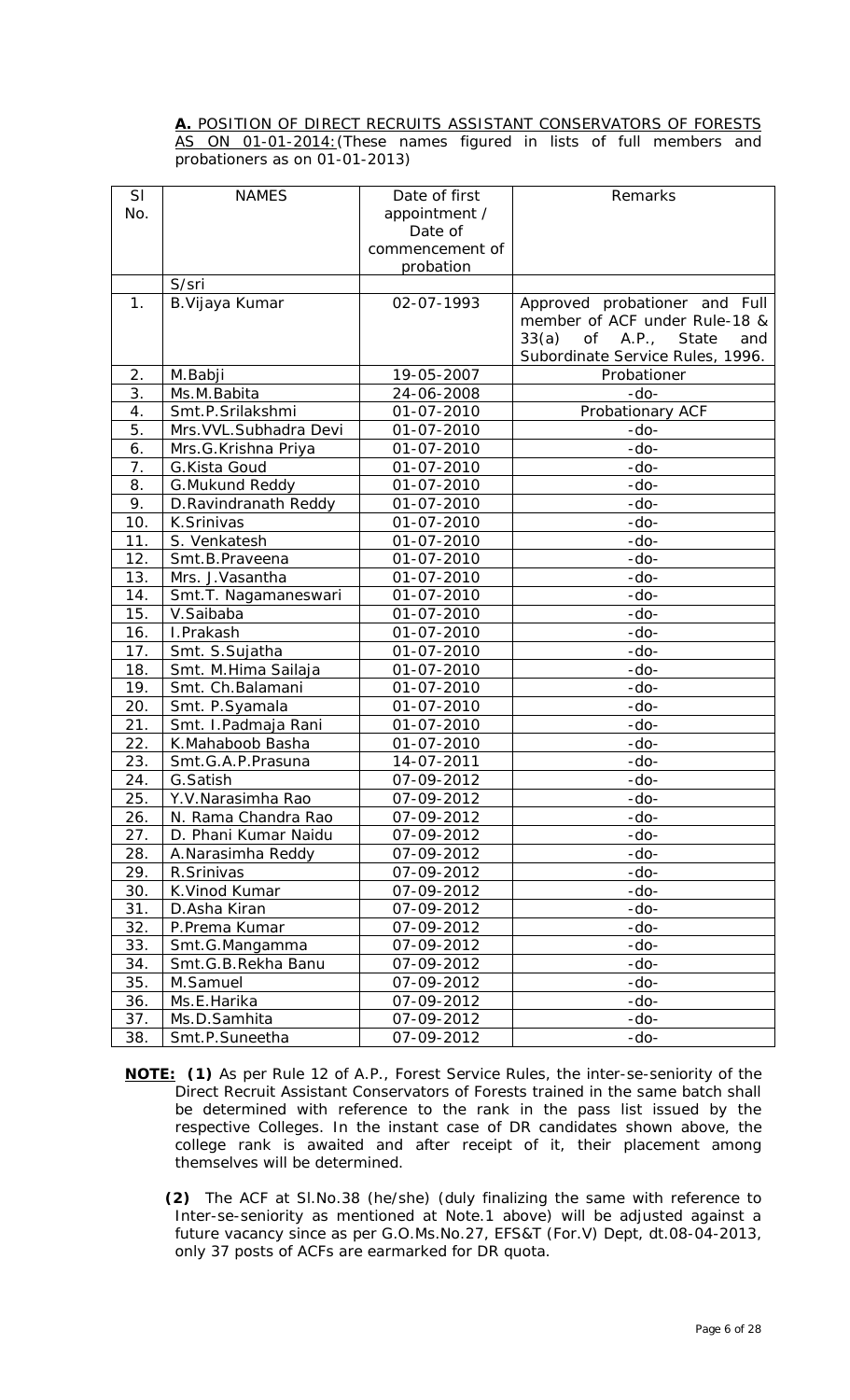**B-(1).** POSITION OF PROMOTEE ASSISTANT CONSERVATORS OF FORESTS AS ON 01-01-2014: (These names figured in list of full members and probationers as on 01- 01-2013)

| SI.<br>No.     | Name of the Officer       | Date of first<br>appointment<br>on.<br>ad hoc<br>basis<br>against the<br>post of DR<br><b>ACF</b> | Date of<br>adjustment in<br>the vacancy of<br>promotion quota<br>of ACFs / Date of<br>appointment on<br>probation | Remarks                                                                                                                                                                                                     |
|----------------|---------------------------|---------------------------------------------------------------------------------------------------|-------------------------------------------------------------------------------------------------------------------|-------------------------------------------------------------------------------------------------------------------------------------------------------------------------------------------------------------|
|                | <b>Sarvasri</b>           |                                                                                                   |                                                                                                                   |                                                                                                                                                                                                             |
| 1              | L.Ch.Tirupelu<br>Reddy    | 15-08-2000                                                                                        | $01 - 07 - 2010$                                                                                                  | probationer<br>Approved<br>and Full member of ACF<br>under Rule-18 & $33(a)$<br>of A.P., State<br>and<br>Subordinate<br>Service<br>Rules, 1996 and as per<br>Rule 8 of A.P., Forest<br>Service Rules, 1997. |
| 2              | A.Parthasarathy           | 09-05-2002                                                                                        | 01-09-2010                                                                                                        | $-do-$                                                                                                                                                                                                      |
| 3.             | K.Sekhar Reddy            | 30-12-2000                                                                                        | 03-12-2010                                                                                                        | $-do-$                                                                                                                                                                                                      |
| 4.             | Ajaz Ahmed                | 05-02-2001                                                                                        | 01-08-2011                                                                                                        | $-do-$                                                                                                                                                                                                      |
| 5.             | P.J.Benarjee              | 04-06-2004                                                                                        | 01-09-2011                                                                                                        | $-do-$                                                                                                                                                                                                      |
| 6.             | Ch.Suryanarayana          | 04-06-2004                                                                                        | 01-10-2011                                                                                                        | $-do-$                                                                                                                                                                                                      |
| 7 <sub>1</sub> | K.Bal Reddy               | 06-05-2004                                                                                        | $01 - 10 - 2011$                                                                                                  | $-do-$                                                                                                                                                                                                      |
| 8.             | V.Linga Rao               | 11-06-2004                                                                                        | 01-11-2011                                                                                                        | $-do-$                                                                                                                                                                                                      |
| 9.             | A.Laxman                  | 10-05-2004                                                                                        | $01 - 11 - 2011$                                                                                                  | $-do-$                                                                                                                                                                                                      |
| 10.            | B. Jayachandra<br>Reddy   | 09-05-2004                                                                                        | 25-11-2011                                                                                                        | $-do-$                                                                                                                                                                                                      |
| 11.            | Ramakrishna<br>G.<br>Rao  | 06-05-2004                                                                                        | 01-05-2012                                                                                                        | $-do-$                                                                                                                                                                                                      |
| 12.            | K. Rajasekhara Rao        | 14-05-2004<br>(AN)                                                                                | 01-06-2012                                                                                                        | $-do-$                                                                                                                                                                                                      |
| 13.            | P. Balaswamy              | 26-04-2004                                                                                        | 01-07-2012                                                                                                        | $-do-$                                                                                                                                                                                                      |
| 14.            | M. Bhaskar Raju           | 26-06-2004                                                                                        | 01-08-2012                                                                                                        | $-do-$                                                                                                                                                                                                      |
| 15.            | Y. Ramesh                 | 08-09-2004                                                                                        | 30-08-2012                                                                                                        | $-do-$                                                                                                                                                                                                      |
| 16.            | Ravisimha<br>А.<br>Murthy | 19-06-2004                                                                                        | 01-09-2012                                                                                                        | $-do-$                                                                                                                                                                                                      |
| 17.            | C. Venugopal Rao          | 21-06-2004                                                                                        | 01-10-2012                                                                                                        | $-do-$                                                                                                                                                                                                      |
| 18.            | G. Hari Kumar             | 21-06-2004                                                                                        | 01-11-2012                                                                                                        | $-do-$                                                                                                                                                                                                      |
| 19.            | K.Shailendra Moses        | 15-07-2004                                                                                        | 01-11-2012                                                                                                        | $-do-$                                                                                                                                                                                                      |
| 20.            | S.Narender Reddy          | 09-07-2004                                                                                        | 01-11-2012                                                                                                        | $-do-$                                                                                                                                                                                                      |

**19.** The remaining vacancies will be filled up by adjusting *ad hoc* Promotee ACFs. For deciding dates of such adjustments, the following are the remarks:

*1. Amendment issued in G O Ms. No. 27 EFS&T (Dept) Dt. 8.4.2013 becomes effective from 8.4.2013. Thus with effect from 8.4.2013, DR quota is fixed as 37 and Promotee quota as 73. Thus the available ACFs are adjusted in the respective quotas. The first to be adjusted are full members in order of their seniority, next will be probationers in order of their seniority and then ad hoc promotes again in order of their seniority in feeder cadre.*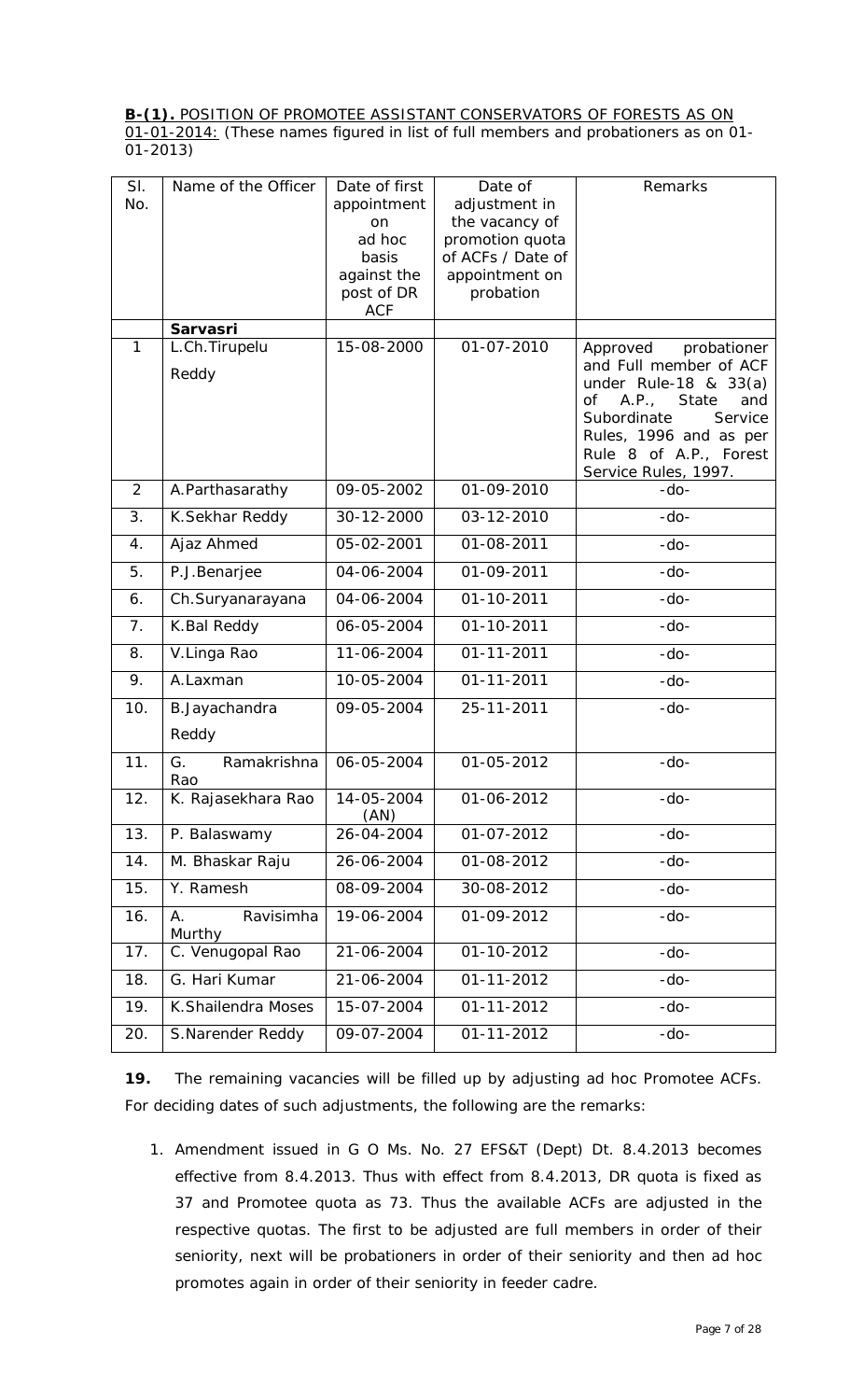- *2. In respect of DRs, the first 3 slots would go to full members (i.e., the names of said ACFs are Sl.No.1 to 3 of para No.18(A) and the remaining to ACFs (OJT), since they are probationers (i.e., the names of said ACFs are at Sl.No.4 to 38 of para No.18 (A) (however the 38th ACF will be adjusted later as and when a vacancy arises in DR quota as mentioned above).*
- *3. In respect of Promotee quota, the first 20 slots would go to full members (who figured as such in the seniority list of 1.1.2013 and against the remaining slots, adhoc promotes in order their seniority in their feeder cadre are to be adjusted on the dates of arising of vacancies in the Promotee quota.*
- *4. As already stated in paras 11-17, (09) vacancies arose due to retirements during the calendar year of 2013 (including one retirement vacancy of 2012 which arose on 01-01-2013). Out these vacancies, the first one arose on 1.1.2013 and the second one on 1.4.2013. The first vacancy arose on 01-01- 2013 will again go in favour of promotion quota on 08-04-2013, due to amendment G.O.Ms.No.27, EFS&T (For.V) Dept, dt.08-04-2013. Thus, for the purpose of adjusting the remaining 53 vacancies, the first vacancy will be 1.4.2013 and the remaining vacancies arose on the following dates:*

| SI.<br>No.     | Date on which vacancy arose. |
|----------------|------------------------------|
| 1              | 1.4.2013                     |
| $\overline{2}$ | $8 - 4 - 2013$               |
| 3              | 1.5.2013                     |
| 4              | 1.6.2013                     |
| 5              | 1.7.2013                     |
| 6              | 1.7.2013                     |
| 7              | 1.9.2013                     |
| 8              | 1.9.2013                     |
| 9              | 1.9.2013                     |

*Note-As such out of 53 slots to be adjusted to promotees, (02) slots to be adjusted on 01-01-2014 along with other retirement vacancies of 2014 calendar year, (09) slots will adjusted on the above dates and remaining (42) slots will be adjusted on 8.4.2013.* 

*5. Following table gives details of the date on which (53) vacancies in Promotee quota are adjusted during the calendar year 2013(which includes adjustment of two vacancies on 1.1.2014 as they arose on 31.12.2013):-*

| SI.           | Number of vacancy | Date on which vacancy |  |  |  |  |
|---------------|-------------------|-----------------------|--|--|--|--|
| No.           |                   | arose.                |  |  |  |  |
|               | One vacancy       | 01.04.2013            |  |  |  |  |
| $\mathcal{P}$ | One vacancy       | 08-04-2013            |  |  |  |  |
| 3             | One vacancy       | 08-04-2013            |  |  |  |  |
|               | One vacancy       | 08-04-2013            |  |  |  |  |
| 5             | One vacancy       | 08-04-2013            |  |  |  |  |
| 6             | One vacancy       | 08-04-2013            |  |  |  |  |
|               | One vacancy       | 08-04-2013            |  |  |  |  |
| 8             | One vacancy       | 08-04-2013            |  |  |  |  |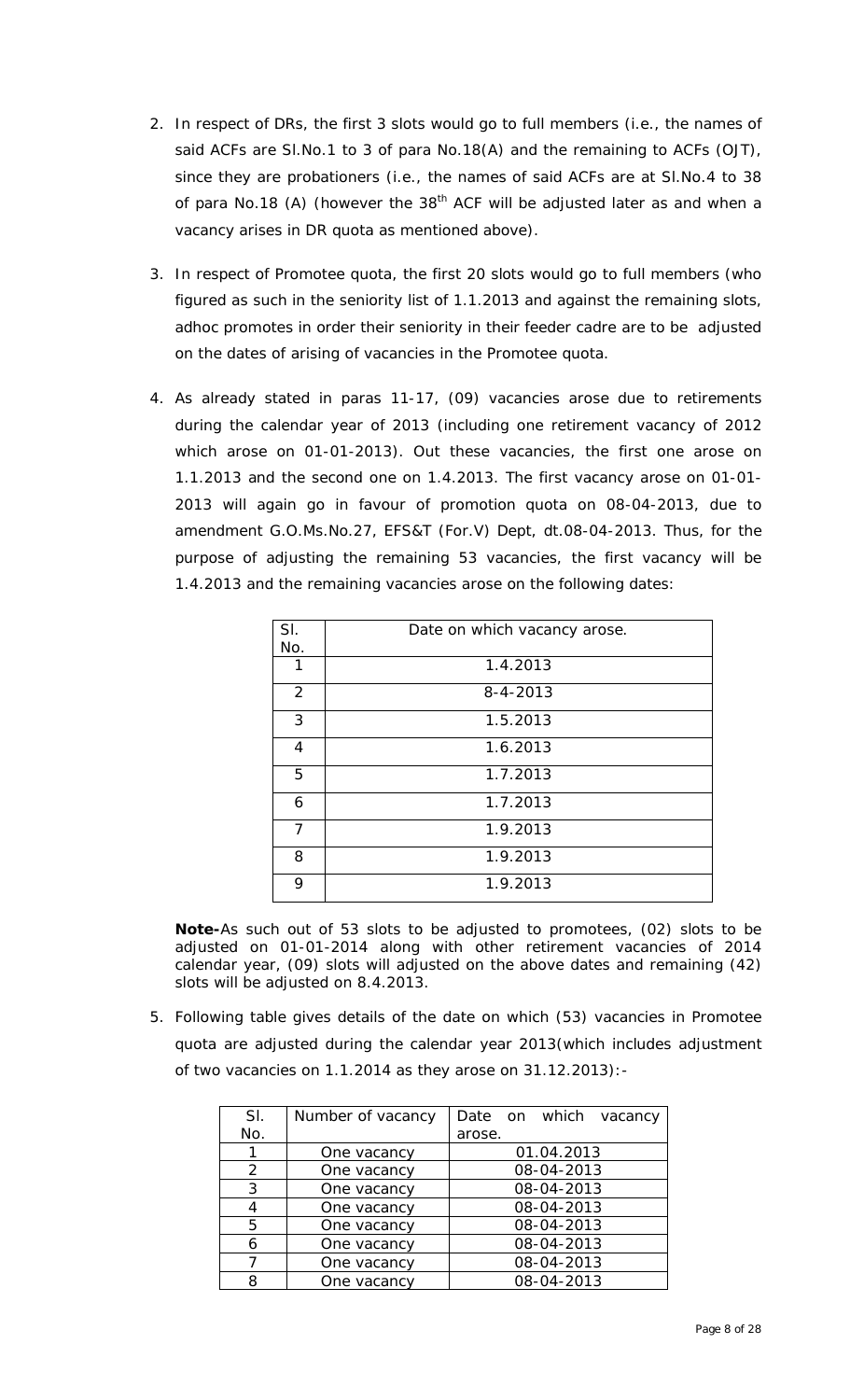| 9  | One vacancy | 08-04-2013 |
|----|-------------|------------|
| 10 | One vacancy | 08-04-2013 |
| 11 | One vacancy | 08-04-2013 |
| 12 | One vacancy | 08-04-2013 |
| 13 | One vacancy | 08-04-2013 |
| 14 | One vacancy | 08-04-2013 |
| 15 | One vacancy | 08-04-2013 |
| 16 | One vacancy | 08-04-2013 |
| 17 | One vacancy | 08-04-2013 |
| 18 | One vacancy | 08-04-2013 |
| 19 | One vacancy | 08-04-2013 |
| 20 | One vacancy | 08-04-2013 |
| 21 | One vacancy | 08-04-2013 |
| 22 | One vacancy | 08-04-2013 |
| 23 | One vacancy | 08-04-2013 |
| 24 | One vacancy | 08-04-2013 |
| 25 | One vacancy | 08-04-2013 |
| 26 | One vacancy | 08-04-2013 |
| 27 | One vacancy | 08-04-2013 |
| 28 | One vacancy | 08-04-2013 |
| 29 | One vacancy | 08-04-2013 |
| 30 | One vacancy | 08-04-2013 |
| 31 | One vacancy | 08-04-2013 |
| 32 | One vacancy | 08-04-2013 |
| 33 | One vacancy | 08-04-2013 |
| 34 | One vacancy | 08-04-2013 |
| 35 | One vacancy | 08-04-2013 |
| 36 | One vacancy | 08-04-2013 |
| 37 | One vacancy | 08-04-2013 |
| 38 | One vacancy | 08-04-2013 |
| 39 | One vacancy | 08-04-2013 |
| 40 | One vacancy | 08-04-2013 |
| 41 | One vacancy | 08-04-2013 |
| 42 | One vacancv | 08-04-2013 |
| 43 | One vacancy | 08-04-2013 |
| 44 | One vacancy | 08-04-2013 |
| 45 | One vacancy | 01-05-2013 |
| 46 | One vacancy | 01-06-2013 |
| 47 | One vacancy | 01-07-2013 |
| 48 | One vacancy | 01-07-2013 |
| 49 | One vacancy | 01-09-2013 |
| 50 | One vacancy | 01-09-2013 |
| 51 | One vacancy | 01-09-2013 |
|    |             |            |

**20.** Consequent to the above substantive vacancies under promotion quota of ACFs during the calendar year 2013, the following *ad hoc* promotee who were listed in the 'list of ACFs who do not fall in the full members of ACFs as on 01-01-2013' are taken into consideration, to assign them the above dates as "date of appointment as ACF / date of adjustment in the vacancy of promotion quota of ACFs / date of commencement of probation" as under:-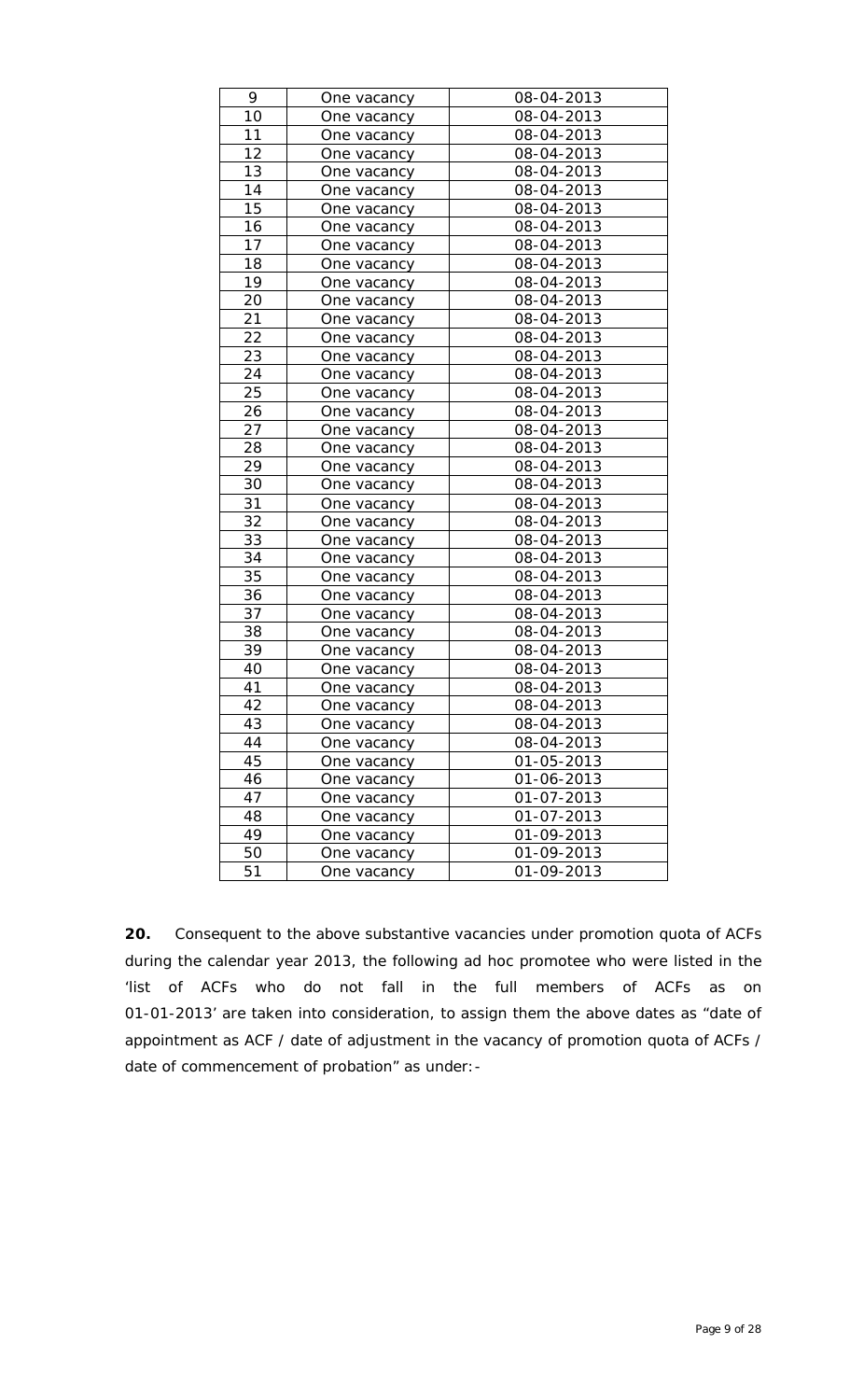# **21. B-(2).** PROMOTEE ASSISTANT CONSERVATORS OF FORESTS ASSIGNED REGULAR DATE AND POSITION IS REFLECTED AS ON 01-01-2014:

(These names are taken from list of ACFs who do not fall in full member category as on 01-01-2013)

| SI.<br>No. | Name                        | $\mathsf{P}$   | Date of birth | Date of<br>appointment as<br>ACF on | Date of adjustment<br>in the vacancy of<br>promotion quota of |
|------------|-----------------------------|----------------|---------------|-------------------------------------|---------------------------------------------------------------|
|            |                             |                |               | ad hoc basis,                       | ACFs / Date of                                                |
|            |                             |                |               | against the DR                      | appointment on                                                |
|            |                             |                |               | post of ACF                         | probation / date of                                           |
|            |                             |                |               |                                     | commencement of                                               |
|            |                             |                |               |                                     | Probation                                                     |
|            | <b>Sarvasri</b>             |                |               |                                     |                                                               |
| 1.         | K.Venkataswamy              | ${\sf P}$      | 01-01-1958    | 30-6-04 AN                          | 01.04.2013                                                    |
| 2.         | P.Venkateswarlu             | P              | 01.05.1962    | 19-09-2008                          | 08-04-2013                                                    |
| 3.         | B.Nagaraju                  | P              | 01.05.1963    | 12-09-2008                          | 08-04-2013                                                    |
| 4.         | G.Lakshman                  | P              | 28.06.1963    | 24-09-2008                          | 08-04-2013                                                    |
| 5.         | P.Ramesh                    | P              | 10.10.1959    | 11-09-2008                          | 08-04-2013                                                    |
| 6.         | <b>B.Chandrasekhar</b>      | $\mathsf{P}$   | 13.03.1962    | 25-10-2008                          | 08-04-2013                                                    |
| 7.         | K.Purushotham               | P              | 05.10.1962    | 19-09-2008                          | 08-04-2013                                                    |
| 8.         | M.Joji                      | $\overline{P}$ | 04.05.1967    | 31-12-2008 AN                       | 08-04-2013                                                    |
| 9.         | D.Chandrasekhar<br>Rao      | P              | 01.06.1959    | 14-10-2008                          | 08-04-2013                                                    |
| 10.        | K.Appala Narasimha<br>Chary | P              | 03.11.1961    | 06-10-2008                          | 08-04-2013                                                    |
| 11.        | B. Venkateswara Rao         | P              | 08.06.1962    | 23-10-2008                          | 08-04-2013                                                    |
| 12.        | V.Damodar                   | P              | 12.12.1960    | 18-09-2008                          | 08-04-2013                                                    |
| 13.        | P.Ramakrishna               | P              | 15.04.1956    | 13-09-2008                          | 08-04-2013                                                    |
| 14.        | S.Ravishankar               | $\mathsf{P}$   | 16.07.1964    | 29-10-2008                          | 08-04-2013                                                    |
| 15.        | B. Venkataramana            | P              | 31.03.1960    | 03-11-2008                          | 08-04-2013                                                    |
| 16.        | M.Nagabhushanam             | P              | 14.12.1964    | 30-10-2008                          | 08-04-2013                                                    |
| 17.        | P.Siva<br>Shankar<br>Reddy  | P              | 01.07.1963    | 29-10-2008                          | 08-04-2013                                                    |
| 18.        | S.M. Hussainy               | ${\sf P}$      | 20.08.1961    | 29-10-2008                          | 08-04-2013                                                    |
| 19.        | V. Sreenivasa Rao           | ${\sf P}$      | 01.04.1965    | 03-11-2008                          | 08-04-2013                                                    |
| 20.        | Ch.Ganga Reddy              | P              | 19.05.1966    | 29-10-2008                          | 08-04-2013                                                    |
| 21.        | S.Mustafa                   | P              | 01.07.1961    | 12-12-2008                          | 08-04-2013                                                    |
| 22.        | V. Venkateswara Rao         | P              | 01.01.1966    | 01-11-2008                          | 08-04-2013                                                    |
| 23.        | K.Mohan                     | ${\sf P}$      | 26.06.1964    | 29-10-2008                          | 08-04-2013                                                    |
| 24.        | M.Keshavaram                | P              | 05.10.1960    | 29-10-2008                          | 08-04-2013                                                    |
| 25.        | P.Anil Kumar                | P              | 30.08.1965    | 30-10-2008                          | 08-04-2013                                                    |
| 26.        | M.Nagarjuna Reddy           | ${\sf P}$      | 30-01-1965    | 31-12-2008                          | 08-04-2013                                                    |
| 27.        | M.Ravi Prasad               | P              | 04.09.1966    | 31-12-2008                          | 08-04-2013                                                    |
| 28.        | Kumar<br>G.N.Pavan          | P              | 20.05.1967    | 31-12-2008 AN                       | 08-04-2013                                                    |
|            | Rao                         |                |               |                                     |                                                               |
| 29.        | Y.Narasimha Rao             | P              | 02.03.1962    | 29-12-2008                          | 08-04-2013                                                    |
| 30.        | S.Rajasekhar                | P              | 20.08.1970    | 29-12-2008                          | 08-04-2013                                                    |
| 31.        | G.Ravinder                  | P              | 30.12.1958    | 07-09-2009                          | 08-04-2013                                                    |

Note: The Government vide G.M.No.2346/For.V/2011-2, EFS&T Dept., dtd.14-11-2011 have taken a provisional decision to call for objections, if any, under Rule 24 of A.P. State and Subordinate Service Rules, 1996 from the affected ACFs, to consider the case of Sri G.Ravinder, ACF for his promotion to the category of ACF with retrospective effect with consequential benefits from 2007-2008 panel year. As such his seniority is likely to be changed at a later date above Sri G.N.Pavan Kumar Rao in due course. (PCCF 's File No. 43239/2003/M3 (M4))

| 2009<br>$\bigcap$<br>ົ<br>או<br>Janakiram<br>$\Lambda$<br>M<br>ی∙<br>. .<br>∍∠<br>n<br>. ے ب<br>ິ |
|---------------------------------------------------------------------------------------------------|
|---------------------------------------------------------------------------------------------------|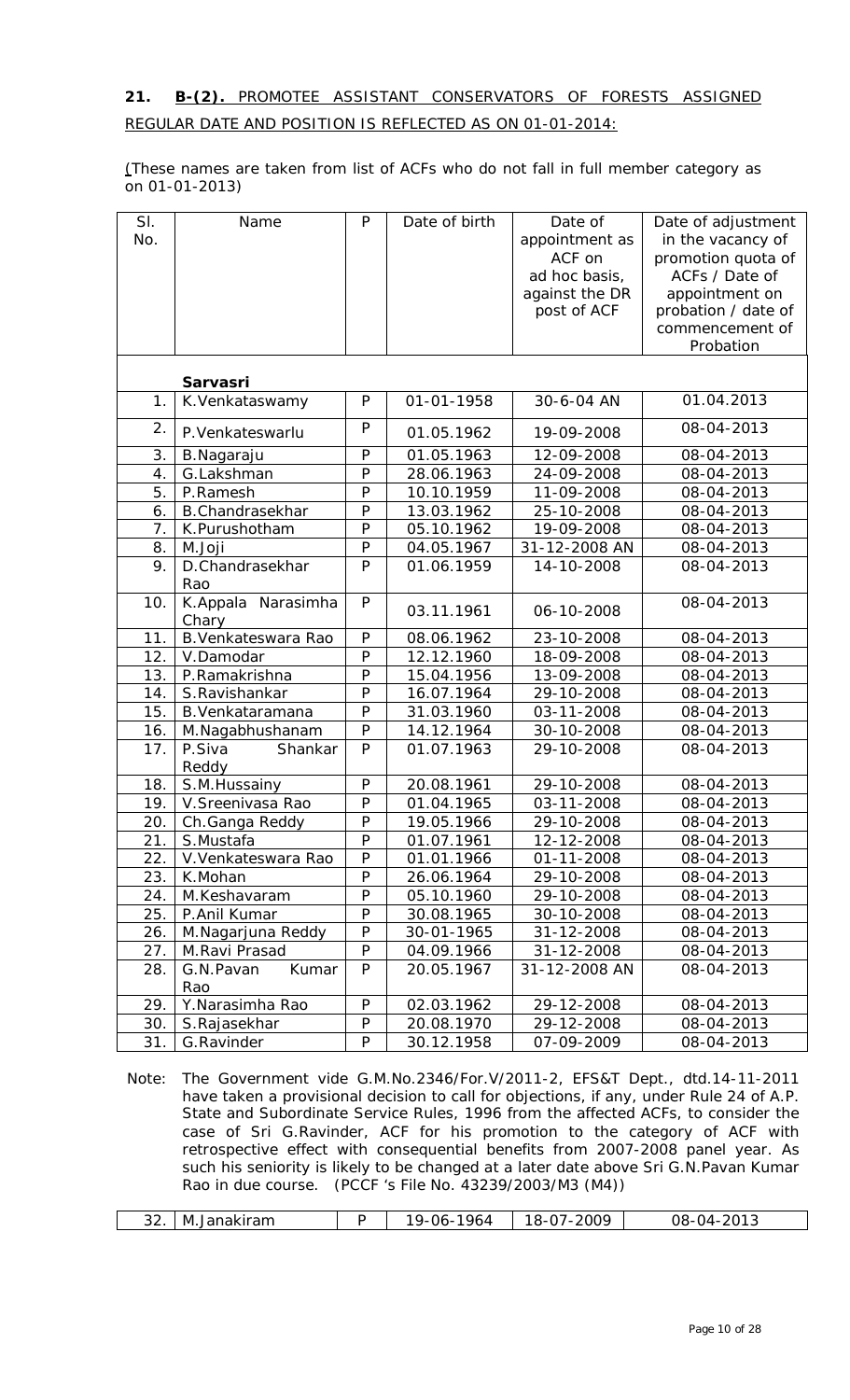|  | 33. Ch. Prakasa Rao |  | -1963<br>$02 - 04 - 7$ | 23-07-2009 | 08-04-2013 |
|--|---------------------|--|------------------------|------------|------------|
|--|---------------------|--|------------------------|------------|------------|

Note: The Government vide G.M.No.2346/For.V/2011-2, EFS&T Dept., dtd.14-11-2011 have taken a provisional decision to call for objections, if any, under Rule 24 of A.P. State and Subordinate Service Rules, 1996 from the affected ACFs, to consider the case of Sri Ch.Prakash Rao, ACF for his promotion to the category of ACF with retrospective effect with consequential benefits from 2007-2008 panel year. As such his seniority is likely to be changed at a later date above Sri G.Lakshman in due course. (PCCF's File No. 43239/2003/M3 (M4))

| 34.   K.Khader Basha |  | 03.07.1960 | 01-04-2010   08.04.2013 |  |
|----------------------|--|------------|-------------------------|--|
|----------------------|--|------------|-------------------------|--|

Note: The Government vide G.M.No.559/For.V/2010-1, dt.06-02-2010 have taken a provisional decision to call for objections, if any, under Rule 24 of A.P. State and Subordinate Services, 1996 from the affected ACFs, to consider the case of Sri K.Khader Basha, ACF for his promotion to the category of ACF with retrospective effect with consequential benefits from 2007-2008 panel year. As such his seniority is likely to be changed at a later date above Sri P.Ramesh and below Sri G.Lakshman in due course. (PCCF's File No.43770/2009/Z4 (M4))

|     |                   |   |                  | 28-05-2010 |            |
|-----|-------------------|---|------------------|------------|------------|
| 35. | T.Chakrapani      | P | 01.06.1966       |            | 08-04-2013 |
| 36. | L.Bheemaiah       | P | 17-04-1963       | 17-09-2010 | 08-04-2013 |
| 37. | K.Somasekharam    | P | 01-07-1964       | 10-09-2010 | 08-04-2013 |
| 38. | P.V.Ramana Kumar  | P | 16-05-1956       | 10-09-2010 | 08-04-2013 |
| 39. | P.Samuel          | P | $07 - 01 - 1964$ | 17-09-2010 | 08-04-2013 |
| 40. | M.S.S.Murthy Raju | P | 18-12-1957       | 18-09-2010 | 08-04-2013 |
| 41. | K.Kamalakar       | P | 22-11-1958       | 04-10-2010 | 08-04-2013 |
| 42. | M.Sreenivasa Rao  | P | 10-06-1961       | 13-09-2010 | 08-04-2013 |
| 43. | B.Janaki Rao,     | P | 26-07-1961       | 04-09-2010 | 08-04-2013 |
|     |                   |   |                  | AN         |            |

Note: The Government vide G.M.No.437/For.V/2010-1, dt.28-01-2010 have taken a provisional decision to call for objections, if any, under Rule 24 of A.P. State and Subordinate Services, 1996 from the affected ACFs, to consider the case of Sri B.Janaki Rao, ACF for his promotion to the category of ACF with retrospective effect with consequential benefits from 2007-2008 panel year. As such his seniority is likely to be changed at a later date above Sri K.A.N.Chary and below Sri D.Chandrasekhar Rao in due course. (PCCF's File No. 53105/2009/M4)

| 44. | J.Venkateshwar    | P | 24-06-1967 | 17-09-2010 | 08-04-2013       |
|-----|-------------------|---|------------|------------|------------------|
|     | Rao               |   |            |            |                  |
| 45. | A.V.S.R.K.Appanna | P | 04-06-1963 | 06-09-2010 | $01 - 05 - 2013$ |
| 46. | V.Satish Kumar    | P | 13-06-1968 | 17-09-2010 | 01-06-2013       |
| 47. | M.Ashok Kumar     | P | 13-10-1965 | 13-09-2010 | $01 - 07 - 2013$ |
| 48. | S.Satyanarayana   | P | 04-10-1967 | 13-09-2010 | $01 - 07 - 2013$ |
| 49. | D.Sudhakar Reddy  | P | 01-10-1966 | 16-09-2010 | 01-09-2013       |
| 50. | K.Ramkishan       | P | 01-06-1963 | 30-09-2010 | 01-09-2013       |
| 51. | T. Venu Babu      | P | 09-08-1969 | 23-09-2010 | 01-09-2013       |

**22.** In view of the above position, the Inter-Se-Seniority List of ACFs as on 01-01-2014 consisting of DR ACFs and Promotee ACFs / Provisional Seniority List of ACFs as on 01-01-2014 is finalized in **ANNEXURE-A enclosed** here-to.

23. Consequent to amendment to A.P., Forest Service Rules, 1997 vide G.O.Ms.No.27, EFS&T(For.V) Dept, dt.08-04-2013, Provisional Seniority List of ACFs as on 01-01-2014 is finalized, duly adjusting the *ad hoc* promotees. The following are the further remaining *ad hoc promotees* who will figure in the list of *ad hoc* ACFs who do not fall into the category of full members, approved probationers and probationers:-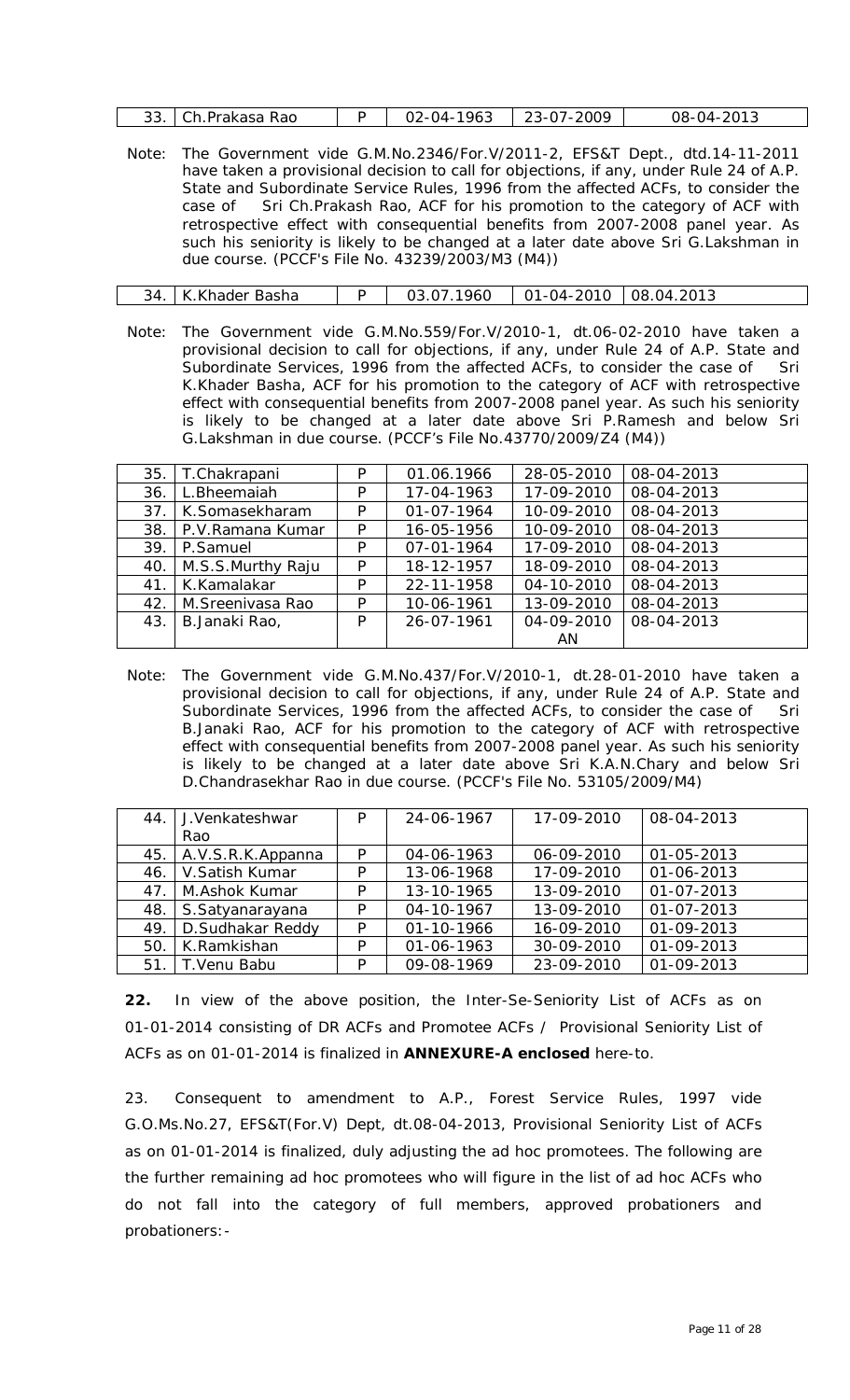| SI.<br>No. | Name     | Date of birth | Date of<br>appointment<br>as ACF on<br>ad hoc basis | Remarks |
|------------|----------|---------------|-----------------------------------------------------|---------|
|            | Sarvasri |               |                                                     |         |

| .Ravi | 1962<br>าร - า<br>5-l | 04-08-2011 | PCCF's        | File | No. |
|-------|-----------------------|------------|---------------|------|-----|
|       |                       |            | 20128/2011/M4 |      |     |

Note: The Government vide G.M.No.5090/For.V/2011-1, EFS&T Dept., dtd.19-07-2011 have taken a provisional decision to call for objections, if any, under Rule 24 of A.P. State and Subordinate Services, 1996 from the affected ACFs, to consider the case of Sri G.Ravi, FRO for his promotion to the category of ACF with retrospective effect with consequential benefits from 2007-2008 panel year. As such his seniority is likely to be changed at a later date above Sri P. Anil Kumar and below Sri M.Keshavaram in due course.

| T. Sreenivasa Rao | 04-05-1969 | 31-08-2011 |                                  |
|-------------------|------------|------------|----------------------------------|
| B.Dhanunjaya Rao  | 15-03-1960 | 25-08-2011 | PCCF's File No.29434/<br>2011/M4 |

Note: The Government vide G.M.No.8123/For.V/2011-1, EFS&T Dept., dtd.04-01-2012 have taken a provisional decision to call for objections, if any, under Rule 24 of A.P. State and Subordinate Services, 1996 from the affected ACFs, to consider the case of Sri B.Dhanunjaya Rao, ACF for his promotion to the category of ACF with retrospective effect with consequential benefits from 2007-2008 panel year. As such his seniority is likely to be changed at a later date above Sri P.Siva Sankara Reddy and below Sri M.Nagabushanam in due course.

| Ch.Sivaiah | 20-08-1967 | 02-09-2011 | PCCF's        | File | No. |
|------------|------------|------------|---------------|------|-----|
|            |            |            | 40257/2010/M4 |      |     |

Note: The Government vide G.M.No.8117/For.V/2011-1, EFS&T Dept., dtd.02-12-2011 have taken a provisional decision to call for objections, if any, under Rule 24 of A.P. State and Subordinate Services, 1996 from the affected ACFs, to consider the case of Sri Ch.Sivaiah, ACF for his promotion to the category of ACF with retrospective effect with consequential benefits from 2009-2010 panel year. As such his seniority is likely to be changed at a later date above Sri D.Sudhakar Reddy and below Sri S.Satyanarayana in due course.

| 5.  | V.Prabhakar Rao     | P | 26-11-1964       | 22-09-2011 |  |
|-----|---------------------|---|------------------|------------|--|
| 6.  | S. Venkateswarlu    | P | 22-09-1961       | 27-08-2011 |  |
| 7.  | S.Madhava Rao       | P | 16-06-1968       | 20-08-2011 |  |
| 8.  | A. Venkateswarlu    | P | 15-12-1968       | 25-08-2011 |  |
| 9.  | K.Ravinder          | P | 27-03-1961       | 30-08-2011 |  |
| 10. | V.Anjaneyulu        | P | 24-07-1966       | 26-08-2011 |  |
| 11. | N.Khader Vali       | P | 06-07-1960       | 07-09-2011 |  |
| 12. | P.Krishnamachary    | P | 07-10-1964       | 26-08-2011 |  |
| 13. | M.Guru Prabhakar    | P | 28-03-1965       | 02-09-2011 |  |
| 14. | P.Sagar             | P | 03-05-1964       | 25-08-2011 |  |
| 15. | R. Sreenivasa Reddy | P | 05-07-1971       | 25-08-2011 |  |
| 16. | N.V.Sivaram Prasad  | P | 18-06-1966       | 02-09-2011 |  |
| 17. | A.Sreenivasulu      | P | 11-09-1967       | 02-09-2011 |  |
| 18. | G.P.Anand           | P | 13-06-1967       | 26-08-2011 |  |
| 19. | K.Damodar Reddy     | P | 28-11-1967       | 02-09-2011 |  |
| 20. | N.Kondala Rao       | P | 02-03-1961       | 26-08-2011 |  |
| 21. | C. Vajra Reddy      | P | $01 - 01 - 1967$ | 26-08-2011 |  |
| 22. | A.Rama Murthy       | P | 10-08-1969       | 20-08-2011 |  |
| 23. | V.Srihari Gopal     | P | 14-01-1966       | 24-08-2011 |  |
| 24. | M.Raja Ramana       | P | 19-06-1968       | 20-08-2011 |  |
|     | Reddy               |   |                  |            |  |
| 25. | B. Venkateswara     | P | 31-01-1968       | 02-09-2011 |  |
|     | Rao                 |   |                  |            |  |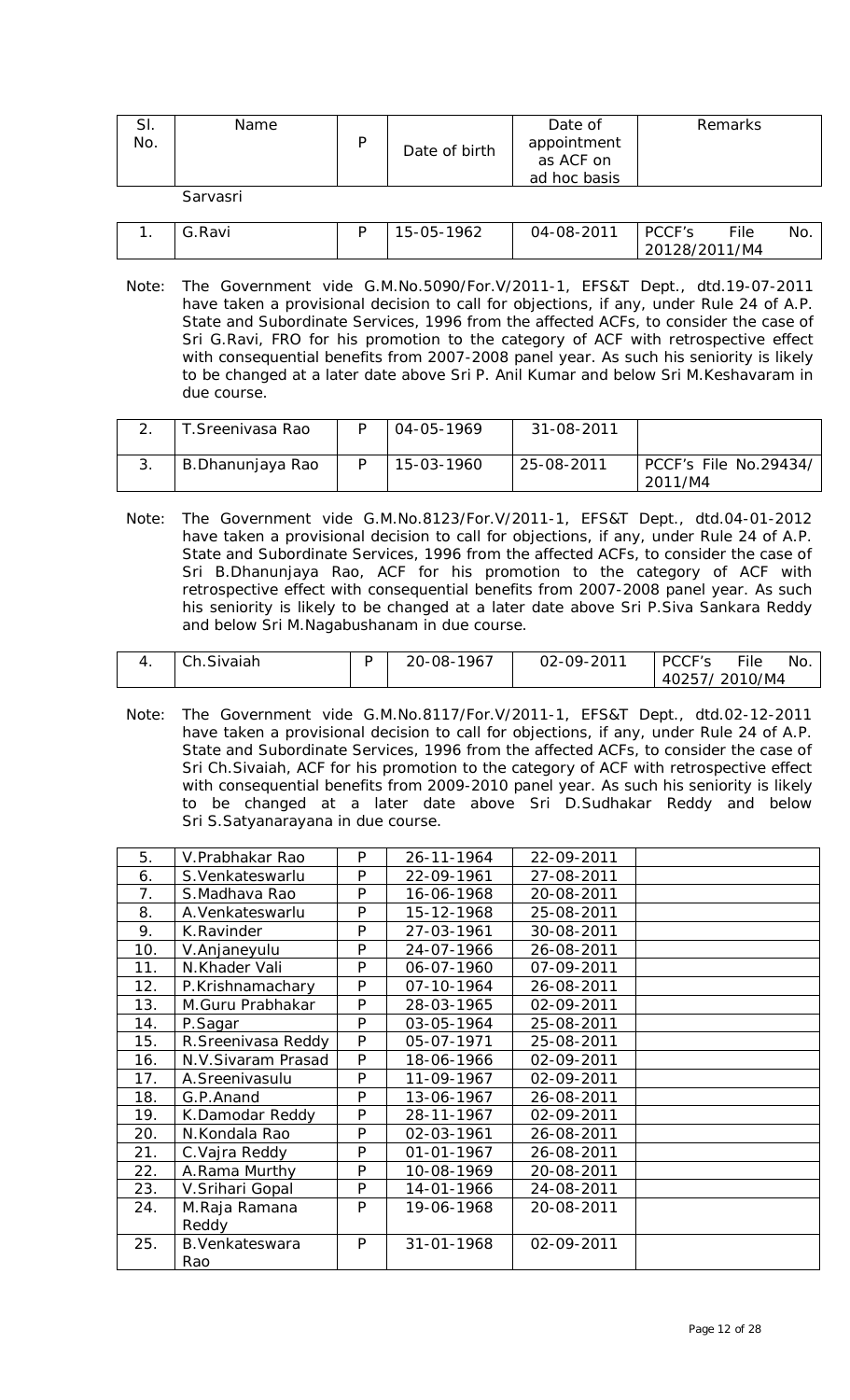| 26. | Ch.Nagabhushana   | P | 15-03-1967 | 02-09-2011 |                                                      |
|-----|-------------------|---|------------|------------|------------------------------------------------------|
|     | m                 |   |            |            |                                                      |
| 27. | G. Srinivasulu    | P | 10-06-1968 | 25-08-2011 |                                                      |
| 28. | A.Chandrasekhar   | P | 10-06-1965 | 26-08-2011 |                                                      |
| 29. | R. Hanumantha Rao | P | 01-05-1961 | 25-08-2011 |                                                      |
| 30. | C.Sreedhara Rao   | P | 24-04-1965 | 20-08-2011 |                                                      |
| 31. | P.Dhanraj         | P | 28-07-1963 | 24-08-2011 |                                                      |
| 32. | P.Ashok Rao       | P | 10-01-1961 | 07-09-2011 |                                                      |
| 33. | P.Ramulu          | P | 14-02-1963 | 03-10-2011 |                                                      |
| 34. | G.Ram Mohan Rao   | P | 29-03-1957 | 03-04-2012 | File<br><b>PCCF<sub>S</sub></b><br>No.27301/2011-M.4 |

Note: The Government vide G.M.No.1596/For.V/2012-1, EFS&T Dept., dtd.06-03-2012 have taken a provisional decision to call for objections, if any, under Rule 24 of A.P. State and Subordinate Services, 1996 from the affected ACFs, to consider the case of Sri G.Ram Mohan Rao, ACF for his promotion to the category of ACF with retrospective effect with consequential benefits from 2003-04 panel year. As such his seniority is likely to be changed at a later date above Sri G.Ramakrishna and below Sri N.V.Subbana Chary in due course.

| 35. | B.M.Chanakya Raju |  | 18-07-1957 | 03.05.2012 | PCCF's File.No. 57487/<br>2010/M4 |
|-----|-------------------|--|------------|------------|-----------------------------------|
|-----|-------------------|--|------------|------------|-----------------------------------|

Note: The Government vide G.M.No.702/For.V/2012-1, EFS&T Dept., dtd.14-02-2012 have taken a provisional decision to call for objections, if any, under Rule 24 of A.P. State and Subordinate Services, 1996 from the affected ACFs, to consider the case of Sri B.M.Chanakya Raju, ACF for his promotion to the category of ACF with retrospective effect with consequential benefits from 2010-11 panel year. As such his seniority is likely to be changed at a later date above Sri T.Sreenivasa Rao and below Sri T.Venu Babu in due course.

| 36. | Rao<br>Mohan | - | 1963<br>04-۱ | ിവ വ<br>ገዓ-<br>U-U<br>∠∪∵<br>$\sim$ | 27965,<br>No.2<br>PCL<br>汁's File<br>/M4<br>2009 |
|-----|--------------|---|--------------|-------------------------------------|--------------------------------------------------|
|-----|--------------|---|--------------|-------------------------------------|--------------------------------------------------|

Note: The Government vide G.M.No.3770/For.V(1)/2012, EFS&T Dept., dtd.02-07-2012 have accorded permission to convene review DPC to consider his case for ad hoc promotion as Assistant Conservator of Forests as per G.O.M.sNo.66, GA(Ser-C) Dept, dt.30-01-1991 read with G.O.Ms.No.257, GA(Ser-C) Dept, dt.10-06-1999. Accordingly, review DPC met on 27-08-2012 and recommended for ad hoc promotion as Assistant Conservator of Forests with prospective effect i.e., from 2010-11 panel and place his name below Sri P.Ramulu, Assistant Conservator of Forests.

| $\sim$ $\sim$ | R.D.<br>.Venkateswar | $3 - 10 - 1960$ | 11-04-2012 | PCCF's File No.5453/ |
|---------------|----------------------|-----------------|------------|----------------------|
|               |                      |                 |            | 2012/M4              |

Note: The Government vide G.M.No.1029/For.V/2012-1, EFS&T Dept., dtd.25-02-2012 have taken a provisional decision to call for objections, if any, under Rule 24 of A.P. State and Subordinate Services, 1996 from the affected ACFs, to consider the case of Sri R.D.Venkateswar, ACF for his promotion to the category of ACF with retrospective effect with consequential benefits from 2010-11 panel year. As such his seniority is likely to be changed at a later date above Sri R.Hanumantha Rao and below Sri A.Chandrasekhar in due course.

| 38. | M.Venu Madhav | 1967.<br>೧೩-<br>$O - ($ | 02-04-2012 | <b>PCCF's File No.24009/</b> |
|-----|---------------|-------------------------|------------|------------------------------|
|     | Rac           |                         |            | /M4                          |

Note: The Government vide G.M.No.777/For.V/2012-1, EFS&T Dept., dtd.14-02-2012 have taken a provisional decision to call for objections, if any, under Rule 24 of A.P. State and Subordinate Services, 1996 from the affected ACFs, to consider the case of Sri M.Venu Madhav Rao, ACF for his promotion to the category of ACF with retrospective effect with consequential benefits from 2010-11 panel year. As such his seniority is likely to be changed at a later date above Sri A.Sreenivasulu and below Sri N.V.Sivaram Prasad in due course.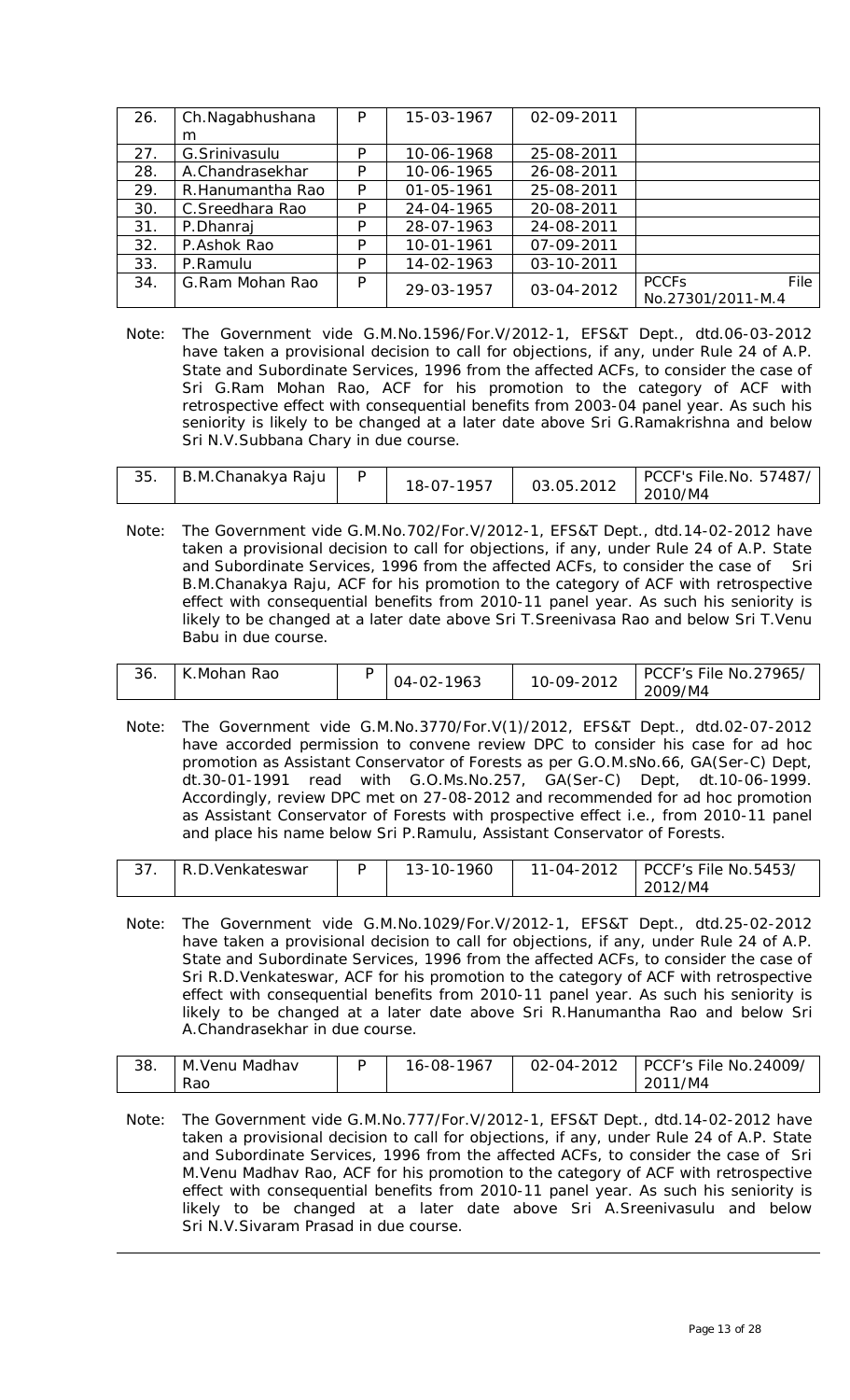| A.Srinivasa Rao | 01-07-1961 | 10-09-2012   PCCFs File No.16592/ |
|-----------------|------------|-----------------------------------|
|                 |            | 2011-M.4                          |

Note: The Government vide G.M.No.5216/For.V(1)/2012, EFS&T Dept., dtd.30-07-2012 have taken a provisional decision to call for objections, if any, under Rule 24 of A.P. State and Subordinate Services, 1996 from the affected ACFs, to consider the case of Sri A.Srinivasa Rao, ACF for his promotion to the category of ACF with retrospective effect with consequential benefits from 2009-10 panel year. As such his seniority is likely to be changed at a later date above Sri M.Sreenivasa Rao and below Sri K.Kamalakar in due course.

| 40. | . Venkateshwar | 15-11-1964 | 10-09-2012 | PCCF's File No.27416/ |
|-----|----------------|------------|------------|-----------------------|
|     | Reddy          |            |            | 2011/M4               |

Note: The Government vide G.M.No.5188/For.V(1)/2012, EFS&T Dept., dtd.06-09-2012 have taken a provisional decision to call for objections, if any, under Rule 24 of A.P. State and Subordinate Services, 1996 from the affected Assistant Conservators of Forests, to consider the case of D.Venkateshwar Reddy, ACF for his promotion to the category of ACF with retrospective effect with consequential benefits from 2010- 11 panel year. As such his seniority is likely to be changed at a later date above Sri P.Sagar, and below Sri M.Guru Prabhakar in due course.

#### **The following FROs were promoted as ACFs on** *ad hoc* **basis by Review DPC during the year 2013.**

| 41 | B.Raja Rao | 12-04-1965 | 23-08-2013 | PCCF's File No.17490 |
|----|------------|------------|------------|----------------------|
|    |            |            |            | /2013/M4             |

Note: The Government vide G.M.No.4472/For.V(1)/2012, EFS&T Dept., dtd.27-06-2013 have taken a provisional decision to call for objections, if any, under Rule 24 of A.P. State and Subordinate Services, 1996 from the affected ACFs, to consider the case of Sri B.Raja Rao, for his promotion to the category of ACF with retrospective effect with consequential benefits from 2010-11 panel year. As such his seniority is likely to be changed at a later date above Sri G.Srinivasulu and below Sri Ch.Nagabhushanam in due course.

| M.V.Prasada Rao | $-1967$<br>20-06- | 16-08-2013 | PCCF's File No.28020/ |
|-----------------|-------------------|------------|-----------------------|
|                 |                   |            | /M4<br>2011           |

Note: The Government vide G.M.No.1333/For.V(1)/2013-2, EFS&T Dept., dtd.01-08-2013 have taken a provisional decision to call for objections, if any, under Rule 24 of A.P. State and Subordinate Services, 1996 from the affected ACFs, to consider the case of Sri M.V.Prasada Rao, for his promotion to the category of ACF with retrospective effect with consequential benefits from 2010-11 panel year. As such his seniority is likely to be changed at a later date above Sri P.Dhanraj and below Sri C.Sreedhar Rao in due course.

| 43. | Tirumala Rao<br>$\mathbf{v}$ | 1964<br>ገ4-በ1- | 05-02-2013 | PCCF's File No.47291 |
|-----|------------------------------|----------------|------------|----------------------|
|     |                              |                |            | 2012/M4              |

Note: The Government vide G.M.No.9390/For.V(1)/2012, EFS&T Dept., dtd.31-12-2012 have taken a provisional decision to call for objections, if any, under Rule 24 of A.P. State and Subordinate Services, 1996 from the affected ACFs, to consider the case of Sri V.Tirumala Rao, for his promotion to the category of ACF with retrospective effect with consequential benefits from 2010-11 panel year. As such his seniority is likely to be changed at a later date above Sri V.Srihari Gopal and below Sri A.Rama Murthy in due course.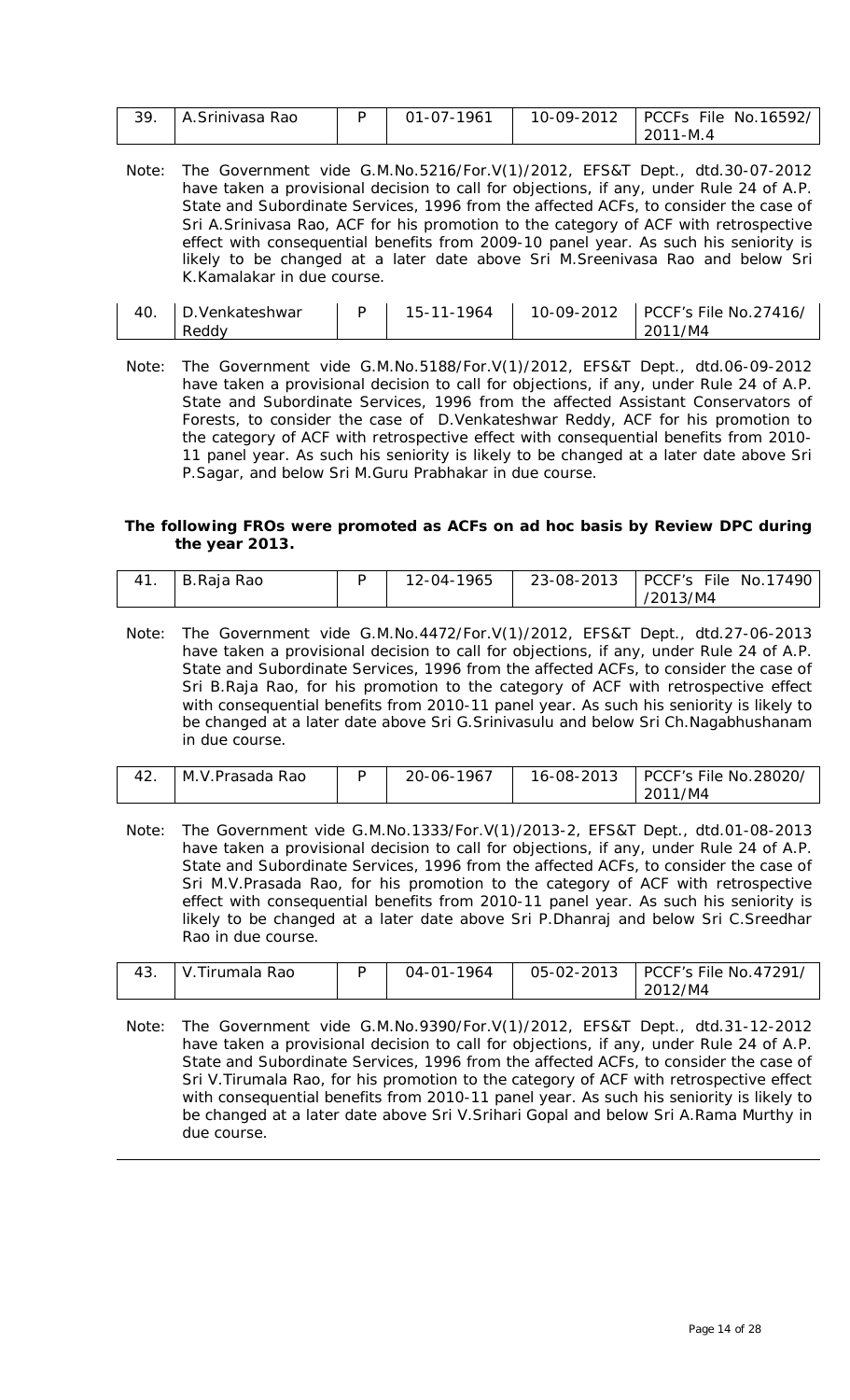| 44. | SK.Khaleelullah |  | 01-06-1956 | 20-02-2013 | PCCF's File No.40293<br>/2012/M4 |  |
|-----|-----------------|--|------------|------------|----------------------------------|--|
|-----|-----------------|--|------------|------------|----------------------------------|--|

| Note: The Government vide G.M.No.8040/For.V(1)/2012, EFS&T Dept., dtd.11-12-2012         |
|------------------------------------------------------------------------------------------|
| have taken a provisional decision to call for objections, if any, under Rule 24 of A.P.  |
| State and Subordinate Services, 1996 from the affected ACFs, to consider the case of     |
| Sri SK. Khaleelullah, for his promotion to the category of ACF with retrospective effect |
| with consequential benefits from 2010-11 panel year. As such his seniority is likely to  |
| be changed at a later date above Sri C. Sreedhar Rao and below Sri R. Hanumantha         |
| Rao in due course.                                                                       |

| K.Sudarshan Reddy |  |          |
|-------------------|--|----------|
|                   |  | /2012/M4 |

Note: The Government vide G.M.No.6780/For.V(1)/2012, EFS&T Dept., dtd.22-11-2012 have taken a provisional decision to call for objections, if any, under Rule 24 of A.P. State and Subordinate Services, 1996 from the affected ACFs, to consider the case of Sri K.Sudarshan Reddy, for his promotion to the category of ACF with retrospective effect with consequential benefits from 2010-11 panel year. As such his seniority is likely to be changed at a later date above Sri P.Ashok Rao and below Sri P.Dhanraj in due course.

| 46. | J.Gopal Rao |  | 22-05-1963  03-02-2013  PCCF's File No.42633 |
|-----|-------------|--|----------------------------------------------|
|     |             |  | /2012/M4                                     |

Note: The Government vide G.M.No.8349/For.V(1)/2012, EFS&T Dept., dtd.30-11-2012 have taken a provisional decision to call for objections, if any, under Rule 24 of A.P. State and Subordinate Services, 1996 from the affected ACFs, to consider the case of Sri J.Gopal Rao, for his promotion to the category of ACF with retrospective effect with consequential benefits from 2010-11 panel year. As such his seniority is likely be changed at a later date below Sri P.Ramulu in due course.

#### **The following FROs (who have completed [8] years of services as FROs) were promoted as ACFs on** *ad hoc* **basis as per Government orders and as per court orders during the panel year 2012-13 by regular DPC.**

| 47  | M.Yogaiah        | D | 16-08-1956       | $11 - 09 - 2013$ |                      |
|-----|------------------|---|------------------|------------------|----------------------|
| 48. | Y.Sanyasi Naidu  | D | $01 - 07 - 1962$ | $07 - 09 - 2013$ |                      |
| 49  | V.Ram Mohan      |   | 06-08-1967       | $16 - 09 - 2013$ |                      |
| 50  | N.Rajendra Kumar | D | $12 - 06 - 1969$ | $02 - 09 - 2013$ | PCCF's File No.28018 |
|     |                  |   |                  | (AN)             | /2011/M4             |

Note: N.Rajendra Kumar FRO was promoted as ACF during the panel year 2012-13 along with others. Subsequently, the Government vide G.M.No.7685/For.V(1)/2013, EFS&T Dept., dtd.06-11-2013 have taken a provisional decision to call for objections, if any, under Rule 24 of A.P. State and Subordinate Services, 1996 from the affected ACFs, to consider the case of N.Rajendra Kumar, for his promotion to the category of ACF with retrospective effect with consequential benefits from 2010-11 panel year. As such his seniority is likely to be changed at a later date above Sri V.Srihari Gopal and below Sri A. Ram Murthy in due course.

| 51. | P.D.Methusheela   | 15-12-1955       | 14-09-2013 | Retired on 31.12.2013 |
|-----|-------------------|------------------|------------|-----------------------|
| 52. | M.Prabhakar Reddy | $02 - 06 - 1956$ | 19-09-2013 |                       |
| 53. | N.Joginder        | 24-05-1965       | 19-09-2013 |                       |

#### **The following FRO was promoted as ACF on** *ad hoc basis* **during the year 2013 by Review DPC.**

| .               |  |            |                   |                      |  |  |
|-----------------|--|------------|-------------------|----------------------|--|--|
| K.Mahender Raju |  | 10-08-1959 | $ 05 - 12 - 2013$ | PCCF's File No.36463 |  |  |
|                 |  |            |                   | 2008/M4              |  |  |
|                 |  |            |                   |                      |  |  |

Note: The Government vide G.M.No.9491/For.V(1)/2013, EFS&T Dept., dtd.28-11-2013 have taken a provisional decision to call for objections, if any, under Rule 24 of A.P. State and Subordinate Services, 1996 from the affected ACFs, to consider the case of Sri K.Mahender Raju, for his promotion to the category of ACF with retrospective effect with consequential benefits from 2007-08 panel year. As such his seniority is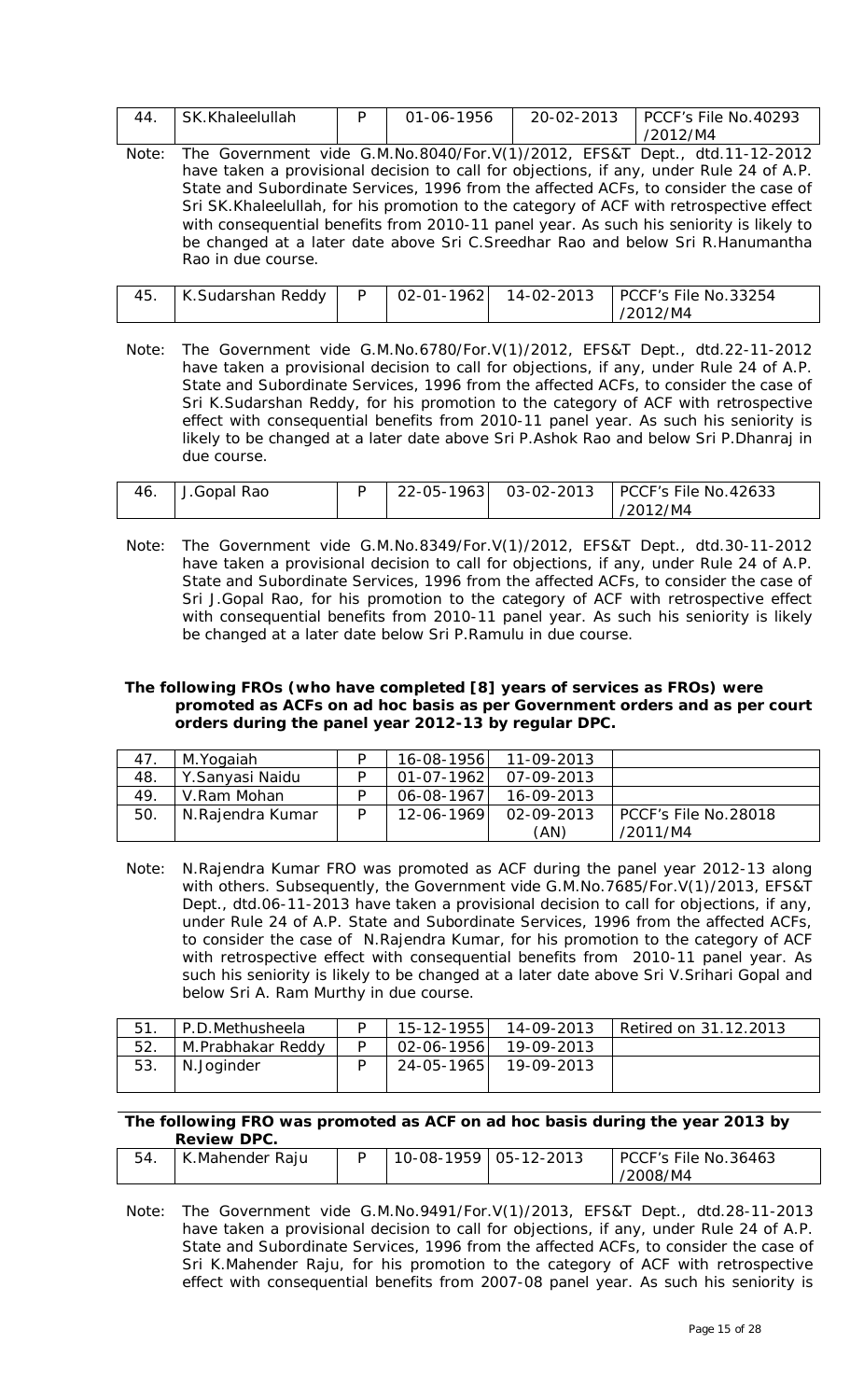likely to be changed at a later date above Sri G.Lakshman and below Sri B.Nagaraju in due course.

| 55. | C. Dharma Raju | 01.07.1963   10.02.2014 | PCCF's File No.28112 |
|-----|----------------|-------------------------|----------------------|
|     |                |                         | /2011/M4             |

Note: The Government vide G.M.No.10587/For.IV/A.1/2006, EFS&T Dept, dated.29-11- 2013 have taken a provisional decision to call for objections, if any, under Rule 24 of A.P. State and Subordinate Services, 1996 from the affected ACFs, to consider the case of Sri C.Dharma Raju, for his promotion to the category of ACF with retrospective effect with consequential benefits from 2010-11 panel year. As such his seniority is likely to be changed at a later date above Sri K.Damodar Reddy and below Sri G.P.Anand in due course.

**24.** In this context, it is observed that the cadre strength of ACFs is 110, out of which 37 posts (1/3 of the total cadre strength) is fixed as cadre strength of DR ACFs and the remaining 2/3 of total cadre strength i.e., 73 posts is fixed as cadre strength of promotee ACFs, as per amendment issued to A.P. Forest Service Rule vide G.O.Ms.No.27, EFS&T (For.V) Dept., dt.8.04.2013 and accordingly Direct Recruit ACFs and Promotee ACFs have occupied their respective posts as detailed in the above paras.

**25.** Consequent to assigning of incumbents to the respective cadre strengths, the above 54 *ad hoc* promotee ACFs are on roll as on 01.01.2014 and they are excess than the total cadre strength of ACFs. They are continuing in the department / deputation etc against the resultant vacancies available in the department, owing to the following reasons:-

- *1. Some of the DCFs / ACFs are holding the cadre Division of IFS DCFs.*
- *2. Some of the DCFs (State Cadre) / ACFs are on deputation with the other organizations, like DRDA, HMDA, GHMC, VUDA etc.*
- *3. The cadre strength of DCF (State Cadre) is 53, against which 22 DCFs (state cadre) are on roll and as such there are 31 vacancies of DCFs (state cadre). These vacancies are held by ACFs at present.*
- *4. Out of 38 DR ACFs on roll, 3 DR ACFs are approved probationers (Sri B. Vijaya Kumar) / probationer(Sri M. Babji and Miss M. Babita). Out of remaining of 35 DR ACFs, 20 DR ACFs at present undergoing practical training i.e., 'on the job training' in the field and continuing in the supernumerary posts of ACFs. The remaining 15 DR ACFs (who were recruited on 7.09.2012) are undergoing institutional training at CASFOS, College, Dehradun and they are also continuing in the supernumerary posts of ACFs, till they complete the period of probationary ACF.*
- *5. In near future, 12 DCFs / ACFs are likely to be appointed to IFS cadre from SFS during the select lists 2010, 2011 and 2012. Apart from this, 6 more vacancies arose in promotion quota of IFS during the calendar year 2013 and proposals were already submitted to the Government for determination of 6 vacancies for preparation of select list 2013. Altogether there are 18*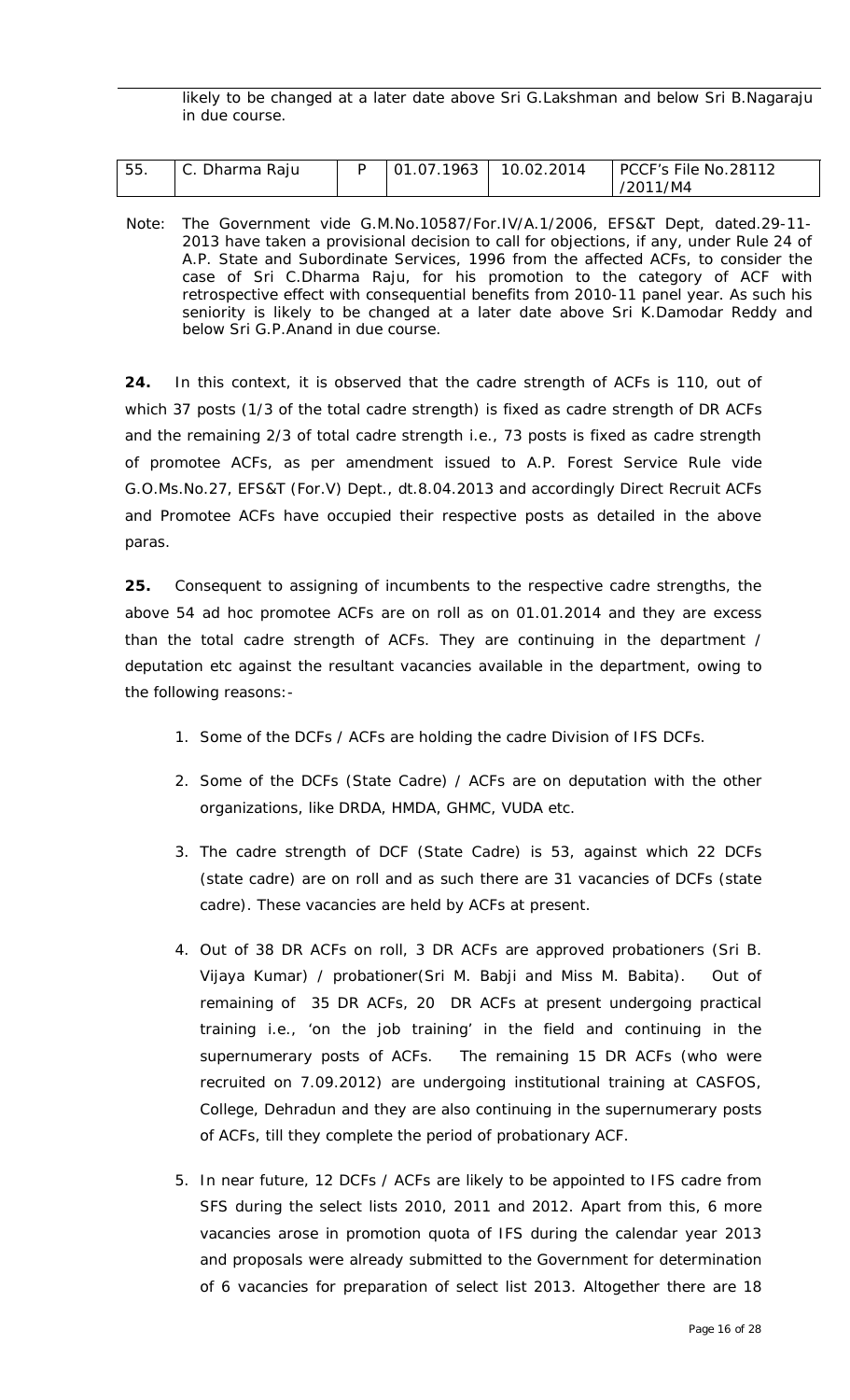vacancies in promotion quota of IFS which will be filled up shortly, as a *result there will be again vacancies in the category of DCF(SC) / ACF.*

*6. Proposals are under active consideration for preparation of panel of ACFs*  for promotion to the category of DCF (state cadre) during the current panel *year 2013-14 for filling up of 31 existing vacancies and 3 retirement vacancies and as such there will be again resultant substantive vacancies in the category of ACFs for adjustment of ad hoc promotees.*

**26.** As already mentioned, separate seniority list of DCF (SC) is being prepared from 2014. As against the cadre strength of (53), following incumbents are holding the said posts and their names are arranged as per their seniority (subject to finalizing their dates of regularization as DCF(SC)). Accordingly, the Provisional Seniority List of Deputy Conservator of Forests(SC) as on 01-01-2014 is as under:-

| SI.<br><b>No</b> | Name of the<br>Officer | <b>DR</b><br>$\prime$<br>P<br>as<br><b>AC</b><br>Fs | Date of<br>birth | Date of<br>first<br>appoint-<br>ment for<br><b>D.R ACFS</b><br>/ Date of<br>first<br>appointm<br>ent on<br>ad hoc<br>basis for<br>Promote<br>e ACFs | Date of<br>appoint-<br>ment on<br>probation<br>/ Date of<br>appointme<br>nt as full<br>member<br>as ACF | Date of<br>declaration<br>of Probation<br>as ACF | Date of<br>Joining as<br>DCF(SC) | Regular date<br>of promotion<br>as DCF(SC) |
|------------------|------------------------|-----------------------------------------------------|------------------|-----------------------------------------------------------------------------------------------------------------------------------------------------|---------------------------------------------------------------------------------------------------------|--------------------------------------------------|----------------------------------|--------------------------------------------|
|                  | Sarvasri               |                                                     |                  |                                                                                                                                                     |                                                                                                         |                                                  |                                  |                                            |
| 1.               | 2.                     | 3.                                                  | 4.               | 5.                                                                                                                                                  | 6.                                                                                                      | 7.                                               | 8.                               | 9.                                         |
| $\mathbf{1}$     | Shaik Salaam           | DR                                                  | 04-06-63         | $01 - 07 - 90$                                                                                                                                      | $01 - 07 - 90$                                                                                          | 13-09-1994                                       | 17-05-2000                       | 17-05-2000                                 |
| $\overline{2}$   | T.Narasimhulu          | <b>DR</b>                                           | $01 - 07 - 59$   | $01 - 07 - 90$                                                                                                                                      | $01 - 07 - 90$                                                                                          | 14-06-1996                                       | 16-07-2003                       | 16-07-2003                                 |
| $\mathfrak{Z}$   | D.Bheema               | <b>DR</b>                                           | $15 - 11 - 67$   | 12-04-99                                                                                                                                            | 12-04-99                                                                                                | 13-06-2003                                       | 10-11-2004                       | 10-11-2004                                 |
| $\overline{4}$   | Smt.T.Jyothi           | <b>DR</b>                                           | $23 - 07 - 75$   | 12-04-99                                                                                                                                            | 12-04-99                                                                                                | 16-04-2003                                       | 02-09-2005                       | 02-09-2005                                 |
| 5                | G.Nageswara            | <b>DR</b>                                           | $10 - 12 - 60$   | $01 - 07 - 90$                                                                                                                                      | $01 - 07 - 90$                                                                                          | 03-01-1995                                       | 21-08-2010                       | 21-08-2010                                 |
|                  | Rao                    |                                                     |                  |                                                                                                                                                     |                                                                                                         |                                                  | (AN)                             | (AN)                                       |
| $\boldsymbol{6}$ | G.Ramalingam           | <b>DR</b>                                           | $05 - 01 - 66$   | 12-04-99                                                                                                                                            | 12-04-99                                                                                                | 31-08-2003                                       | 23-08-2010                       | 23-08-2010                                 |
| $\overline{7}$   | N.Nageswara<br>Rao     | <b>DR</b>                                           | $10 - 05 - 71$   | 12-04-99                                                                                                                                            | 12-04-99                                                                                                | 12-06-2003                                       | 21-08-2010                       | 23-08-2010                                 |
| 8                | Smt.S.J.Asha           | <b>DR</b>                                           | $07 - 05 - 75$   | 12-04-99                                                                                                                                            | 12-04-99                                                                                                | 26-08-2003                                       | 22-08-2010                       | 23-08-2010                                 |
| 9                | Dr B.Prabhakar         | <b>DR</b>                                           | $16 - 12 - 66$   | 12-04-99                                                                                                                                            | 12-04-99                                                                                                | 23-05-2004                                       | 22-08-2010                       | 23-08-2010                                 |
|                  |                        |                                                     |                  |                                                                                                                                                     |                                                                                                         |                                                  |                                  |                                            |
| 10               | Y.Srinivasa<br>Reddy   | <b>DR</b>                                           | $03 - 04 - 71$   | 12-04-99                                                                                                                                            | 12-04-99                                                                                                | 21-04-2003                                       | 21-08-2010<br>(AN)               | 23-08-2010                                 |
| 11               | P.Ramakrishna          | <b>DR</b>                                           | 02-06-72         | 12-04-99                                                                                                                                            | 12-04-99                                                                                                | 24-04-2003                                       | 21-08-2010<br>(AN)               | 23-08-2010                                 |
| 12               | K.Ashok Kumar          | DR                                                  | 31-08-76         | 12-04-99                                                                                                                                            | 12-04-99                                                                                                | 11-09-2006                                       | 30-08-2010                       | 30-08-2010                                 |
| 13               | Smt.N.Kshitija         | DR                                                  | $01 - 06 - 76$   | 12-04-99                                                                                                                                            | 12-04-99                                                                                                | 08-10-2003                                       | 21-08-2010                       | 30-08-2010                                 |
| 14               | <b>B.Saidulu</b>       | <b>DR</b>                                           | 09-05-74         | 12-04-99                                                                                                                                            | 12-04-99                                                                                                | 08-11-2003                                       | (AN)<br>21-08-2010               | 30-08-2010                                 |
|                  |                        |                                                     |                  |                                                                                                                                                     |                                                                                                         |                                                  | (AN)                             |                                            |
| 15               | A.Shankaran            | $\mathsf{P}$                                        | 16-07-56         | $01 - 04 - 91$                                                                                                                                      | 01.06.01                                                                                                | 30-05-2002                                       | 21-08-2010<br>(AN)               | 30-08-2010                                 |
| 16               | P.Rajender<br>Reddy    | $\mathsf{P}$                                        | $27 - 02 - 56$   | 03-09-92                                                                                                                                            | 05-03-04                                                                                                | 04-03-2005                                       | 30-08-2010                       | 30-08-2010                                 |
| 17               | Mohd. Thoyyab          | $\mathsf{P}$                                        | $16 - 02 - 56$   | 28-04-97                                                                                                                                            | 17-05-05                                                                                                | 16-05-2006                                       | 30-08-2010<br>(AN)               | 30-08-2010                                 |
| 18               | R.Kondal Rao           | <b>DR</b>                                           | $15 - 01 - 70$   | 12-04-99                                                                                                                                            | 12-04-99                                                                                                | 18-04-2003                                       | 07-09-2011<br>(AN)               | 07-09-2011<br>(AN)                         |
|                  |                        |                                                     |                  |                                                                                                                                                     |                                                                                                         |                                                  |                                  |                                            |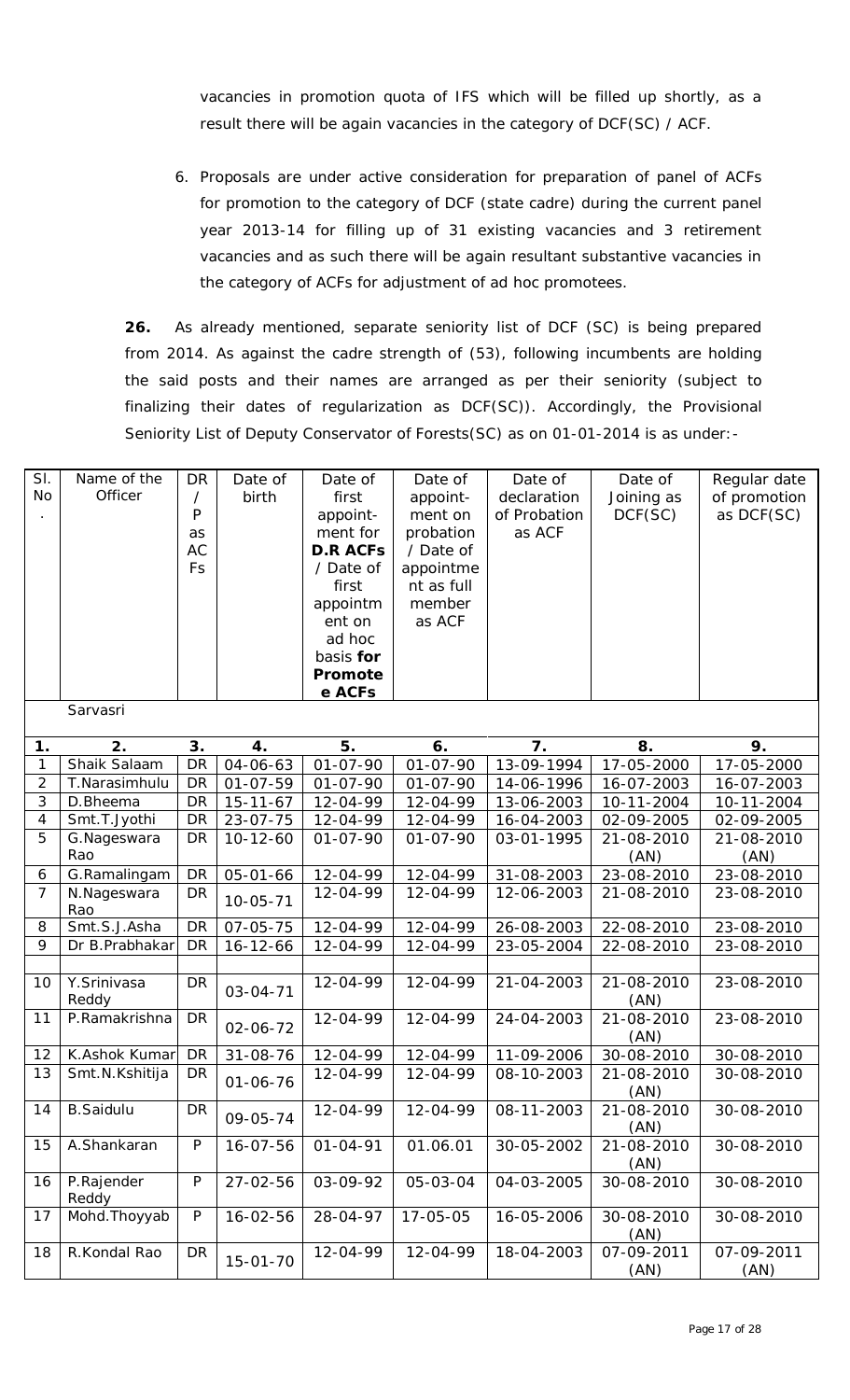| 19 | .Kasi          | DR | $20 - 08 - 67$ | 05-07-93 | $05 - 07 - 93$ | 31-01-1999 | 06-10-2012 | 06-10-2012 |
|----|----------------|----|----------------|----------|----------------|------------|------------|------------|
|    | Viswanadha     |    |                |          |                |            |            |            |
|    | Raju           |    |                |          |                |            |            |            |
| 20 | B.V.A.Krishna  | DR | $01 - 07 - 67$ | 12-04-99 | $12 - 04 - 99$ | 25-04-2003 | 10-10-2012 | 10-10-2012 |
|    | Murthy         |    |                |          |                |            |            |            |
| 21 | P. Sreenivasa  | DR |                | 19-05-07 | 19-05-07       | 13-07-2011 | 06-10-2012 | 10-10-2012 |
|    | Rao            |    | $10 - 03 - 66$ |          |                |            | (AN)       |            |
| 22 | V.Krishna      | DR |                | 19-05-07 | 19-05-07       | 14-06-2011 | 06-10-2012 | 10-10-2012 |
|    | $25 - 05 - 66$ |    |                |          |                | (AN)       |            |            |

**Sd/-B.S.S.Reddy,** Principal Chief Conservator of Forests (Head of Forest Force)

// t.c.b.o.//

Superintendent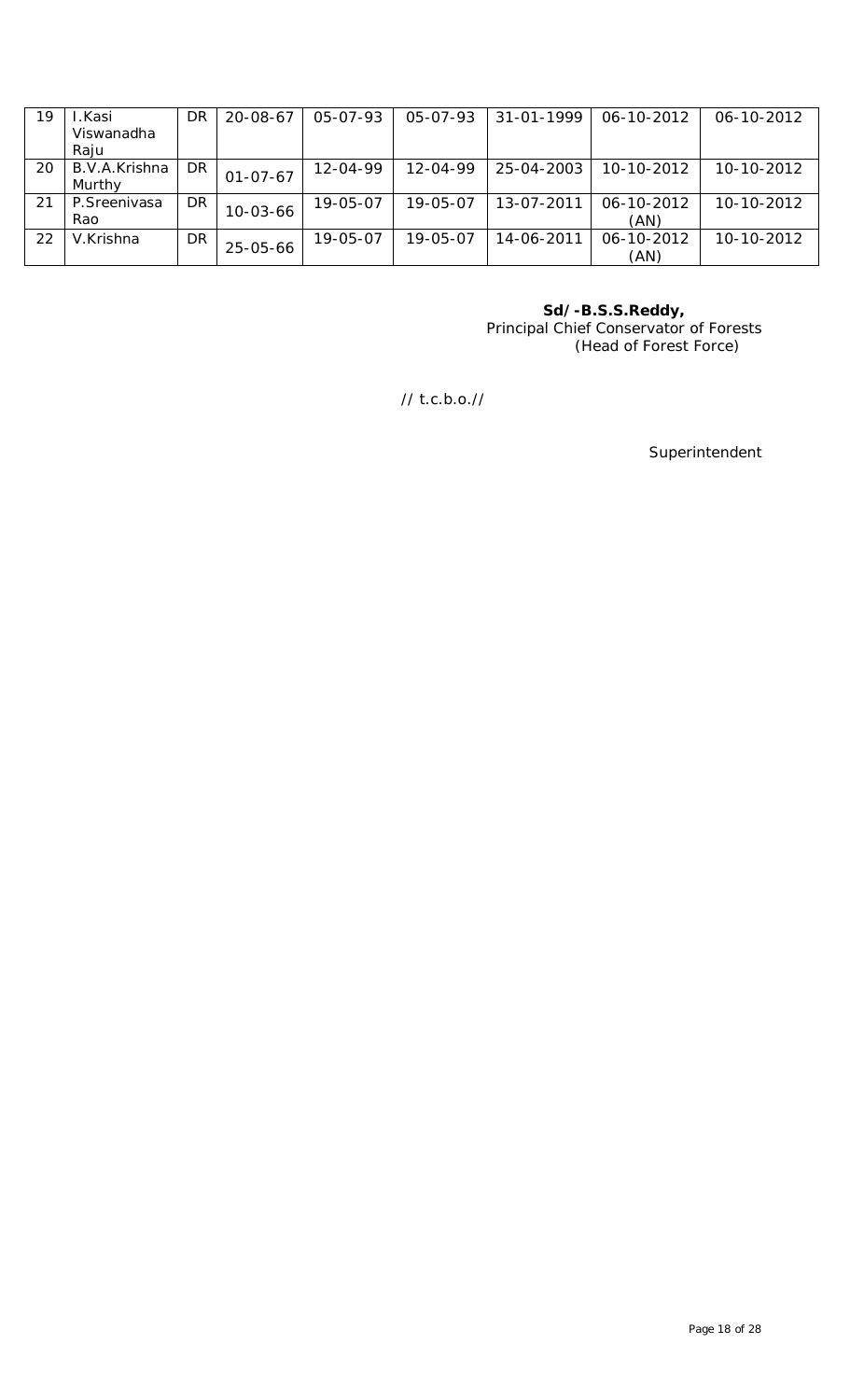**ANNEXURE - I**

## **DETAILS OF PERMANENT POSTS IN SFS CADRE - 2014**

| SI.No. | Designation                                                                |
|--------|----------------------------------------------------------------------------|
| 1.     | Divisional Forest Officer, Social Forestry Division, Anantapur             |
| 2.     | Divisional Forest Officer, Social Forestry Division, Chittoor              |
| 3.     | Divisional Forest Officer, Social Forestry Division, Nizamabad             |
| 4.     | Divisional Forest Officer, Social Forestry Division, Karimnagar            |
| 5.     | Divisional Forest Officer, Social Forestry Division, Nalgonda              |
| 6.     | Divisional Forest Officer, Social Forestry Division, Medak, Hq. Sangareddy |
| 7.     | Divisional Forest Officer, Social Forestry Division, Khammam               |
| 8.     | Divisional Forest Officer, Social Forestry Division, Nellore               |
| 9.     | Divisional Forest Officer, Social Forestry Division, W.G. Dist, Hq. Eluru  |
| 10.    | Divisional Forest Officer, Social Forestry Division, Prakasam              |
| 11.    | Divisional Forest Officer, Social Forestry Division, Adilabad              |
| 12.    | Divisional Forest Officer, Social Forestry Division, Kurnool               |
| 13.    | Divisional Forest Officer, Social Forestry Division, Vizianagaram          |
| 14.    | Divisional Forest Officer, Social Forestry Division, Srikakulam            |
| 15.    | Divisional Forest Officer, Social Forestry Division, Mahabubnagar          |
| 16.    | Divisional Forest Officer, Social Forestry Division,<br>Krishna<br>Hqrs.   |
|        | Vijayawada.                                                                |
| 17.    | DFO, Giddalur                                                              |
| 18.    | DFO, Vizianagaram                                                          |
| 19.    | DFO, Vijayawada                                                            |
| 20.    | DFO, Nalgonda                                                              |
| 21.    | DFO, Kurnool                                                               |
| 22.    | DFO, Medak                                                                 |
| 23.    | DFO, WLM, Hyderabad (Territorial)                                          |
| 24.    | DFO, WLM, Jannaram (Territorial)                                           |
| 25.    | DFO, WLM, Achampet (Territorial)                                           |
| 26.    | DFO, WLM, Proddatur (Territorial)                                          |
| 27.    | DFO, WLM, Rajahmundry                                                      |
| 28.    | DFO, WLM, Paloncha (Territorial)                                           |
| 29.    | DFO, Wildlife Management, Warangal                                         |
| 30.    | DFO, WLM, Medak                                                            |
| 31.    | DFO, Wild Life Management, Nagarjunasagar                                  |
| 32.    | DFO, Wild Life Management, Eluru                                           |
| 33.    | DFO, Wild Life Management, Sullurpet                                       |
| 34.    | DFO, Flying Squad, Atmakur (Wild Life) (New Post)                          |
| 35.    | DFO, Flying Squad, Hyderabad                                               |
| 36.    | DFO, Flying Squad, E.G. District, Rajahmundry                              |
| 37.    | DFO, Flying Squad, Guntur                                                  |
| 38.    | DFO, Flying Squad, Pileru                                                  |
| 39.    | DFO, Flying Squad, Cuddapah                                                |
| 40.    | DFO, Flying Squad, Visakhapatnam                                           |
| 41.    | DFO, Flying Squad, Kurnool                                                 |
| 42.    | DFO, Flying Squad, Nizamabad                                               |
| 43.    | DFO, Flying Squad, Khammam                                                 |
| 44.    | DFO, Flying Squad, Warangal                                                |
| 45.    | DFO, Flying Squad, Karimnagar                                              |
| 46.    | DFO, Flying Squad, Nirmal                                                  |
| 47.    | DFO, Flying Squad, Tirupati (New Post)                                     |
| 48.    | DFO, Flying Squad, Mancherial                                              |
| 49.    | DFO, Vig-I, O/o PCCF, Hyderabad                                            |
| 50.    | DFO, Vig-II, O/o PCCF, Hyderabad                                           |
| 51.    | DFO, Log. Divn., Rajahmundry                                               |
| 52.    | DFO, Log. Divn., Jangareddygudem                                           |
| 53.    | DFO, Log. Divn., Bhadrachalam                                              |
| 54.    | State Silviculturist, Rajahmundry.                                         |
| 55.    | Curator, National Parks, Hyderabad                                         |
| 56.    | Deputy Director O/o Director, APFA, Dulapalli.                             |
| 57.    | Deputy Director, APSOF, Yellandu (New Post)                                |
| 58.    | Deputy Director, APFA, Dulapalli.                                          |
| 59.    | Deputy Director, APFA, Dulapalli.                                          |
| 60.    | Deputy Director, APFA, Dulapalli.                                          |
| 61.    | Deputy Director, APFA, Dulapalli.                                          |
| 62.    | Deputy Director, APFA, Dulapalli.                                          |
| 63.    | DFO, Logging Division, Nirmal.                                             |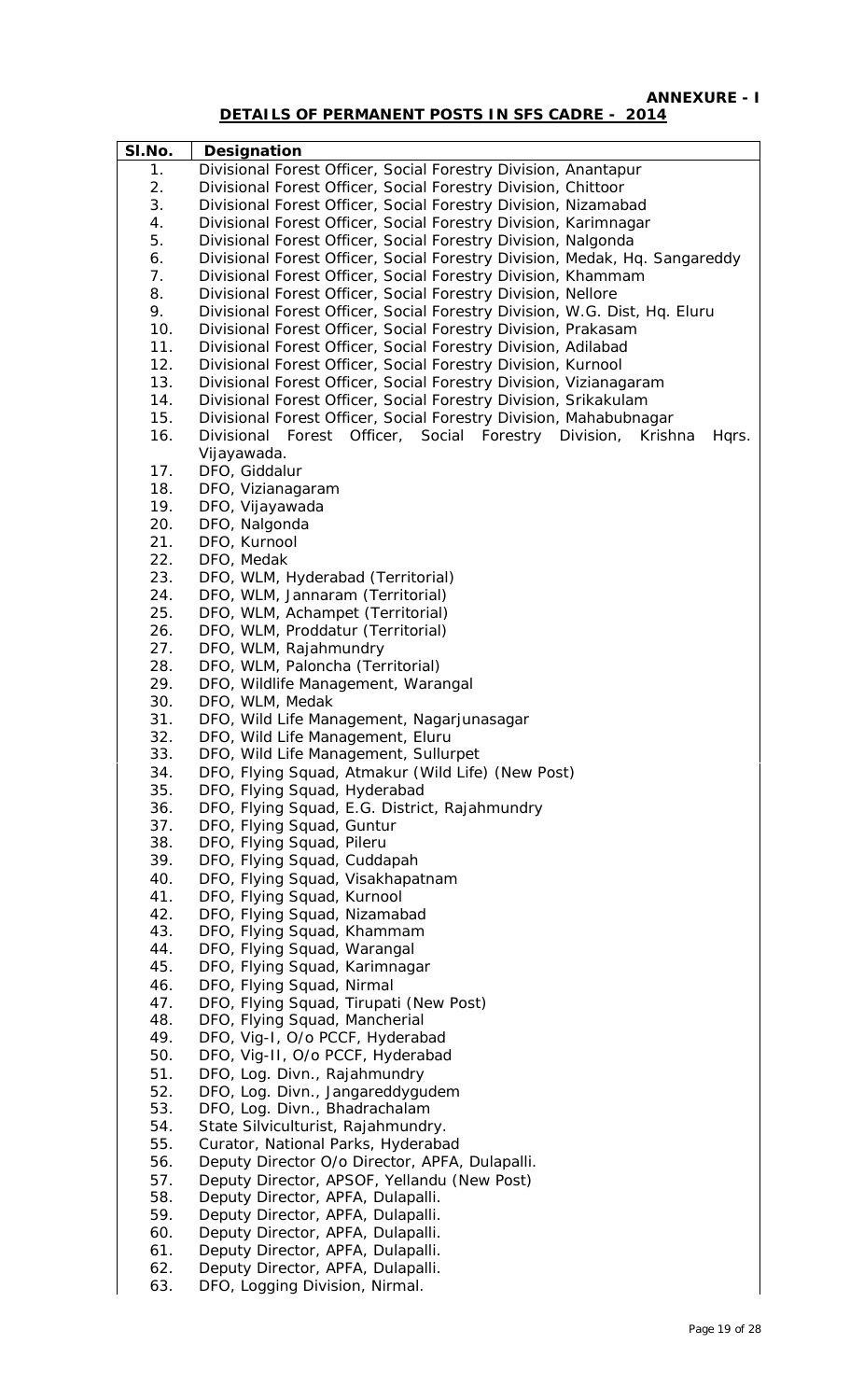| 64.  | Curator, Nehru Zoological Park, Hyderabad (New Post) |
|------|------------------------------------------------------|
| 65.  |                                                      |
|      | DFO, Logging Division, Nandyal                       |
| 66.  | DFO, Logging Division, Giddalur                      |
| 67.  | ACF (GIS), Warangal (New Post)                       |
| 68.  | ACF (Law), O/o PCCF, Hyderabad                       |
| 69.  | ACF (Bio-Diversity), Srisailam                       |
| 70.  | Asst. Director, APSOF, Yellandu                      |
| 71.  | ACF, Nehru Zoological Park, Hyderabad                |
| 72.  | Asst. Silviculturist, Tirupati                       |
| 73.  | Asst. Forest Geneticist, Warangal                    |
| 74.  | Sub-DFO, Hyderabad                                   |
| 75.  | Sub-DFO, Achampet, Hqrs. Kollapur                    |
| 76.  | Sub-DFO, Yeleswaram                                  |
| 77.  | Sub-DFO, Koyyalagudem                                |
| 78.  | Sub-DFO, Visakhapatnam                               |
| 79.  | Sub-DFO, Khanapur                                    |
| 80.  | Sub-DFO, Utnoor                                      |
| 81.  | Sub-DFO, Bellampalli, Hq. Asifabad.                  |
| 82.  | Sub-DFO, Kagaznagar                                  |
| 83.  | Sub-DFO, Bhadrachalam (North)                        |
| 84.  | Sub-DFO, Khammam, Hq. Sattupalli                     |
| 85.  | Sub-DFO, Kothagudem, Hq. Yellandu                    |
| 86.  | Sub-DFO, Nizamabad                                   |
| 87.  | Sub-DFO, Yellareddy                                  |
| 88.  | Sub-DFO, Mahadevpur                                  |
| 89.  | Sub-DFO, Jagtial                                     |
| 90.  | Sub-DFO, Mulug                                       |
| 91.  | Sub-DFO, Mahabubabad                                 |
| 92.  | Sub-DFO, Chennur                                     |
| 93.  | Sub-DFO, Paloncha, Hq.Munuguru                       |
| 94.  | Sub-DFO, Narsampet                                   |
| 95.  | Sub-DFO, Tirupati (Wildlife)                         |
| 96.  | Sub-DFO, Bhadrachalam (South), Hq. Kunavaram         |
| 97.  | Sub-DFO, Zaheerabad                                  |
| 98.  | Sub-DFO, Rampachodavaram                             |
| 99.  | Sub-DFO, Madanapalli                                 |
| 100. | Sub-DFO, Ongole                                      |
| 101. | Sub-DFO, Ichoda                                      |
| 102. | Sub-DFO, Eturunagaram (Wildlife)                     |
| 103. | Sub-DFO, Guduru Nellore Division (New post)          |
| 104. | Sub-DFO, Chintapalli                                 |
| 105. | Sub-DFO, Narsipatnam (New Post)                      |
| 106. | Sub-DFO, Parvathipuram                               |
| 107. | Sub-DFO, Manthani                                    |
| 108. | Sub-DFO, Banswada                                    |
| 109. | Sub-DFO, Koduru Rajampet                             |
| 110. | Sub-DFO, Aruku                                       |
| 111. | Sub-DFO, Kalyandurg                                  |
| 112. | Sub-DFO, Luxettipet.                                 |
| 113. | Sub-DFO, Rudravaram                                  |

Government in G.O.Ms.No.126 EFS&T (For.III) Department dt.31-12-2001 have issued orders restructuring the Department duly notifying 113 permanent and 19 temporary posts with the new designations as indicated above.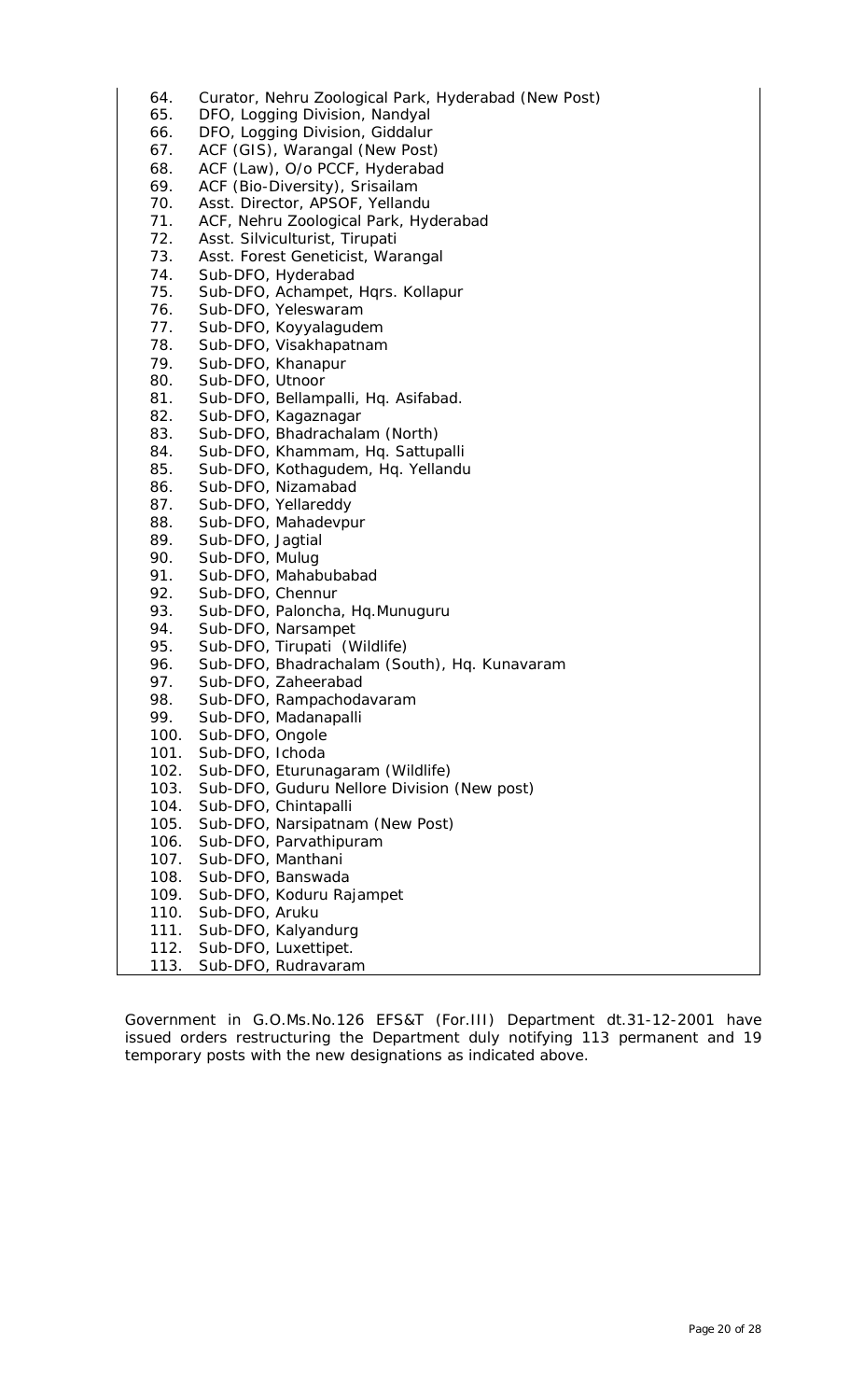### **ANNEXURE - II**

### **DETAILS OF TEMPORARY POSTS - 2014**

| SI.No. | Designation                                            |
|--------|--------------------------------------------------------|
| 1.     | Dy.CF, Telugu Ganga Project, Nellore                   |
| 2.     | DFO, WLM, Tirupati (Territorial)                       |
| 3.     | ACF (GIS), Rajahmundry                                 |
| 4.     | Asst. Director, O/o Director, APFA, Dulapalli          |
| 5.     | Dy.CF (Production), O/o PCCF, Hyderabad                |
| 6.     | Dy.CF (DPAP), O/o PCCF, Hyderabad                      |
| 7.     | Dy.CF (Wild Life), O/o PCCF, Hyderabad                 |
| 8.     | Dy.CF (Forest Conservation Act), O/o PCCF, Hyderabad   |
| 9.     | ACF (JFM), O/o PCCF, Hyderabad                         |
| 10.    | ACF (GIS), O/o PCCF, Hyderabad                         |
| 11.    | ACF (MIS), O/o PCCF, Hyderabad                         |
| 12.    | Asst. Director, O/o Director, APFA, Dulapalli          |
| 13.    | ACF (Monitoring Cell), O/o PCCF, Hyderabad. (New Post) |
| 14.    | ACF (RS), O/o PCCF, Hyderabad                          |
| 15.    | ACF (Vig.), O/o PCCF, Hyderabad                        |
| 16.    | ACF (GIS), O/o PCCF, Hyderabad                         |
| 17.    | ACF (MIS), O/o PCCF, Hyderabad                         |
| 18.    | ACF (Wildlife), S.V.Zoological Park, Tirupati.         |
| 19.    | ACF, (Survillance Cell), O/o PCCF, Hyderabad           |

Government in G.O.Ms.No.126 EFS&T (For.III) Department dt.31-12-2001 have issued orders restructuring the Department duly notifying 113 permanent and 19 temporary posts with the new designations as indicated above.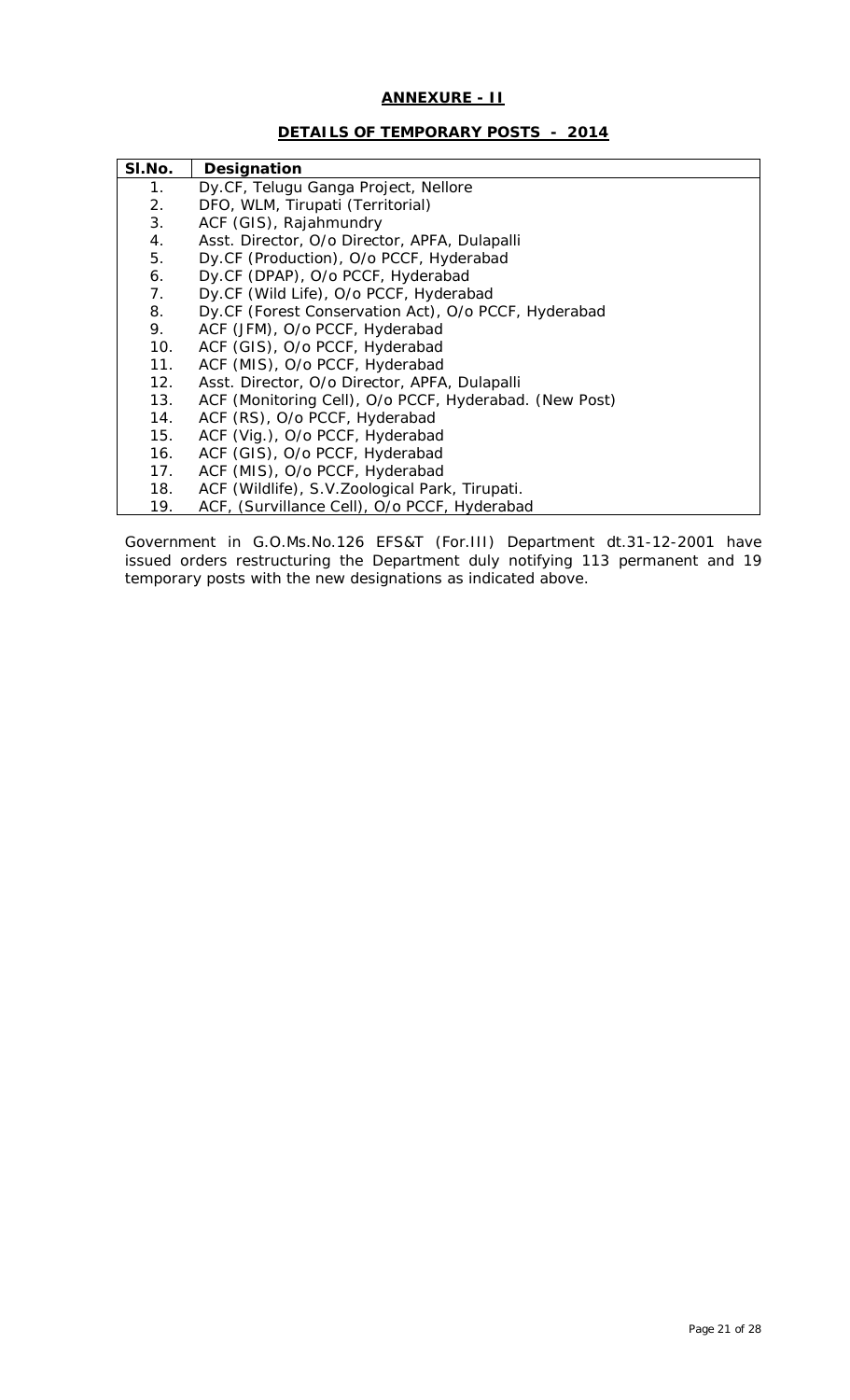# **ANNEXURE – III**

### (These posts includes in Annexure-I and Annexure-II)

Out of (113) and (19) post of ACFs (which are listed in Annexure I and Annexure II), proposals were submitted to Government vide PCCF Rc.No. 1424/2013-M4, dt. 20.07.2010 to notify (53) posts of Deputy Conservator of Forests (State Cadre). The Government orders are awaited. The (53) posts of Assistant Conservator of Forests which are proposed to notify as Deputy Conservator of Forests (State Cadre) are as under:

| SI.            | Name of the Post.                                            |
|----------------|--------------------------------------------------------------|
| No.            |                                                              |
|                |                                                              |
|                | PRL. CCF OFFICE                                              |
|                |                                                              |
| 1.             | Divisional Forest Officer, Vigilance - I                     |
| 2.             | Divisional Forest Officer, Vigilance - II (Temporary)        |
| 3.             | Divisional Forest Officer, Vigilance - III                   |
|                | (Post upgraded from FRO cadre)                               |
|                |                                                              |
|                | <b>ADILABAD CIRCLE</b>                                       |
|                |                                                              |
| 4              | Divisional Forest Officer, WLM Division, Jannaram            |
| 5              | Divisional Forest Officer, Flying Squad Division, Mancherial |
| 6              | Divisional Forest Officer, Logging Division, Nirmal          |
| $\overline{7}$ | Divisional Forest Officer, Flying Squad Division, Nirmal     |
|                |                                                              |
|                | <b>ANANTAPUR CIRCLE</b>                                      |
|                |                                                              |
| 8              | Divisional Forest Officer, Flying Squad Division, Pileru.    |
|                |                                                              |
|                | <b>GUNTUR CIRCLE</b>                                         |
|                |                                                              |
| 9              | Divisional Forest Officer, Giddalur                          |
| 10             | Divisional Forest Officer, Logging Division, Giddalur        |
| 11             | Divisional Forest Officer, Flying Squad Division, Guntur     |
|                |                                                              |
|                | <b>HYDERABAD CIRCLE</b>                                      |
|                |                                                              |
| 12             | Divisional Forest Officer, Nalgonda                          |
| 13             | Divisional Forest Officer, Flying Squad Division, Hyderabad  |
|                |                                                              |
|                | <b>KHAMMAM CIRCLE</b>                                        |
|                |                                                              |
| 14             | Divisional Forest Officer, Logging Division, Bhadrachalam    |
| 15             | Divisional Forest Officer, Flying Squad Division, Khammam    |
|                |                                                              |
|                | <b>KURNOOL CIRCLE</b>                                        |
|                |                                                              |
| 16             | Divisional Forest Officer, Kurnool                           |
| 17             | Divisional Forest Officer, Logging Division, Nandyal         |
| 18             | Divisional Forest Officer, WLM Division, Proddatur           |
|                |                                                              |
|                | <b>NIZAMABAD CIRCLE</b>                                      |
|                |                                                              |
| 19             | Divisional Forest Officer, Medak                             |
| 20             | Divisional Forest Officer, WLM Division, Medak               |
| 21             | Divisional Forest Officer, Flying Squad Division, Nizamabad  |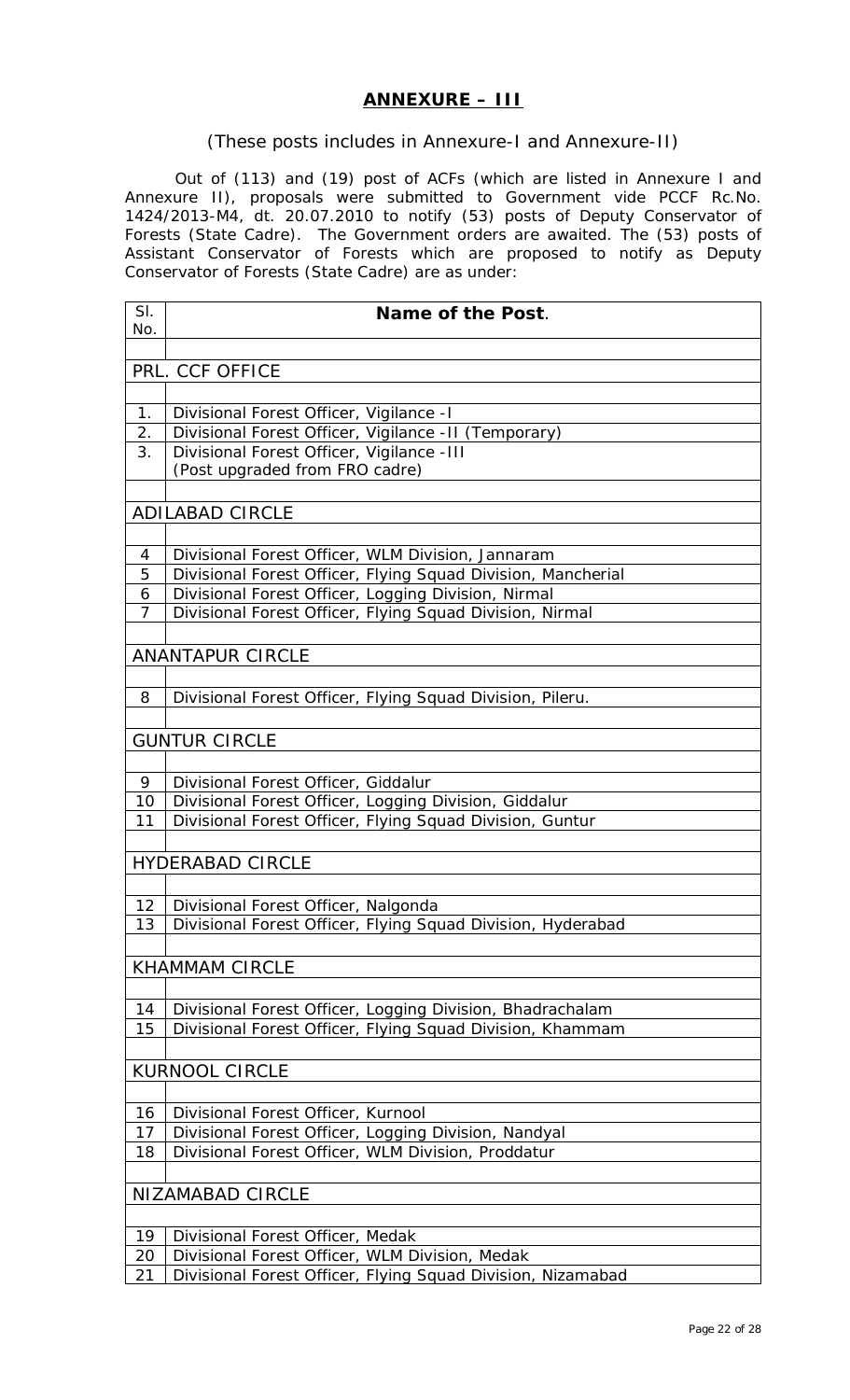|          | RAJAHMUNDRY CIRCLE                                                                                                                  |
|----------|-------------------------------------------------------------------------------------------------------------------------------------|
|          |                                                                                                                                     |
| 22       | Divisional Forest Officer, Vijayawada                                                                                               |
| 23       | Divisional Forest Officer, Logging Division, Rajahmundry                                                                            |
| 24       | Divisional Forest Officer, Flying Squad Division, Rajahmundry                                                                       |
|          |                                                                                                                                     |
|          | <b>VISAKHAPATNAM CIRCLE</b>                                                                                                         |
|          |                                                                                                                                     |
| 25       | Divisional Forest Officer, Vizianagaram                                                                                             |
| 26       | Divisional Forest Officer, Flying Squad Division Visakhapatnam.                                                                     |
|          |                                                                                                                                     |
|          | <b>WARANGAL CIRCLE</b>                                                                                                              |
|          |                                                                                                                                     |
| 27       | Divisional Forest Officer, Flying Squad Division, Karimnagar                                                                        |
|          |                                                                                                                                     |
|          | WLM CIRCLE, TIRUPATI                                                                                                                |
|          |                                                                                                                                     |
| 28       | Divisional Forest Officer, WLM Division, Tirupati (Temporary)                                                                       |
| 29       | Divisional Forest Officer, WLM Division, Sullurpet                                                                                  |
|          |                                                                                                                                     |
|          | WLM CIRCLE, ELURU                                                                                                                   |
|          |                                                                                                                                     |
| 30       | Divisional Forest Officer, WLM Division, Rajahmundry                                                                                |
| 31       | Divisional Forest Officer, WLM Division, Eluru                                                                                      |
|          |                                                                                                                                     |
|          | FD.PT SRISAILAM                                                                                                                     |
|          |                                                                                                                                     |
| 32       | Divisional Forest Officer, WLM Division, Achampet                                                                                   |
| 33       | Divisional Forest Officer, WLM Division, Nagarjunasagar                                                                             |
|          |                                                                                                                                     |
|          | P & E CIRCLE, ANANTAPUR                                                                                                             |
|          |                                                                                                                                     |
| 34       | Divisional Forest Officer, Social Forestry Division, Anantapur                                                                      |
| 35       | Divisional Forest Officer, Social Forestry Division, Chittoor                                                                       |
|          |                                                                                                                                     |
|          | P & E CIRCLE, GUNTUR                                                                                                                |
|          |                                                                                                                                     |
| 36       | Divisional Forest Officer, Social Forestry Division, Nellore                                                                        |
| 37       | Divisional Forest Officer, Social Forestry Division, Prakasam Ongole                                                                |
|          |                                                                                                                                     |
|          | P & E CIRCLE, HYDERABAD                                                                                                             |
|          |                                                                                                                                     |
|          |                                                                                                                                     |
| 38<br>39 | Divisional Forest Officer, Social Forestry Division, Nalgonda<br>Divisional Forest Officer, Social Forestry Division, Mahaboobnagar |
|          |                                                                                                                                     |
|          |                                                                                                                                     |
|          | SF & WP CIRCLE, KADAPA                                                                                                              |
|          |                                                                                                                                     |
| 40       | Divisional Forest Officer, Social Forestry Division, Kurnool                                                                        |
| 41       | Divisional Forest Officer, Social Forestry Division, Kadapa<br>(de-cadred from IFS)                                                 |
|          |                                                                                                                                     |
|          |                                                                                                                                     |
|          | P & E CIRCLE, NIZAMABAD                                                                                                             |
|          |                                                                                                                                     |
| 42       | Divisional Forest Officer, Social Forestry Division, Adilabad                                                                       |
| 43       | Divisional Forest Officer, Social Forestry Division, Nizamabad                                                                      |
| 44       | Divisional Forest Officer, Social Forestry Division, Medak                                                                          |
|          |                                                                                                                                     |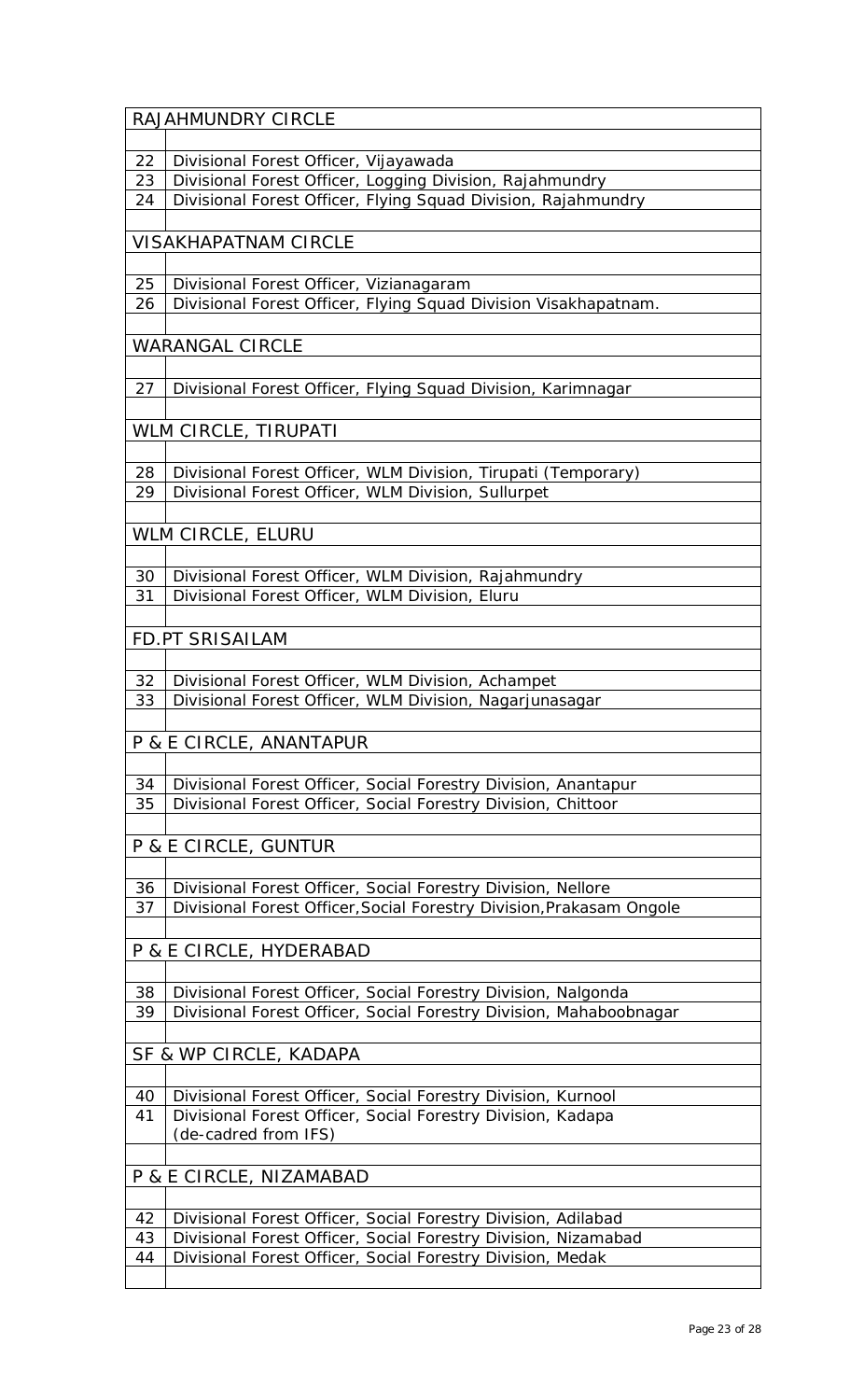|    | SF & WP CIRCLE, VIJAYAWADA                                                  |
|----|-----------------------------------------------------------------------------|
|    |                                                                             |
| 45 | Divisional Forest Officer, Social Forestry Division, West Godavari District |
|    | Eluru                                                                       |
| 46 | Divisional Forest Officer, Social Forestry Division, Vijayawada             |
| 47 | Divisional Forest Officer, Social Forestry Division, Kakinada               |
|    | (de-cadred from IFS)                                                        |
|    |                                                                             |
|    | SF & WP, CIRCLE, VISAKHAPATNAM                                              |
|    |                                                                             |
| 48 | Divisional Forest Officer, Social Forestry Division, Srikakulam             |
| 49 | Divisional Forest Officer, Social Forestry Division, Vizianagaram           |
|    |                                                                             |
|    | SF & WP, CIRCLE, WARANGAL                                                   |
|    |                                                                             |
| 50 | Divisional Forest Officer, Social Forestry Division, Khammam                |
| 51 | Divisional Forest Officer, Social Forestry Division, Karimnagar             |
| 52 | Divisional Forest Officer, Social Forestry Division, Warangal               |
|    | (de-cadred from IFS)                                                        |
|    |                                                                             |
|    | R & D CIRCLE, HYDERABAD                                                     |
|    |                                                                             |
| 53 | State Silviculturist, Rajahmundry                                           |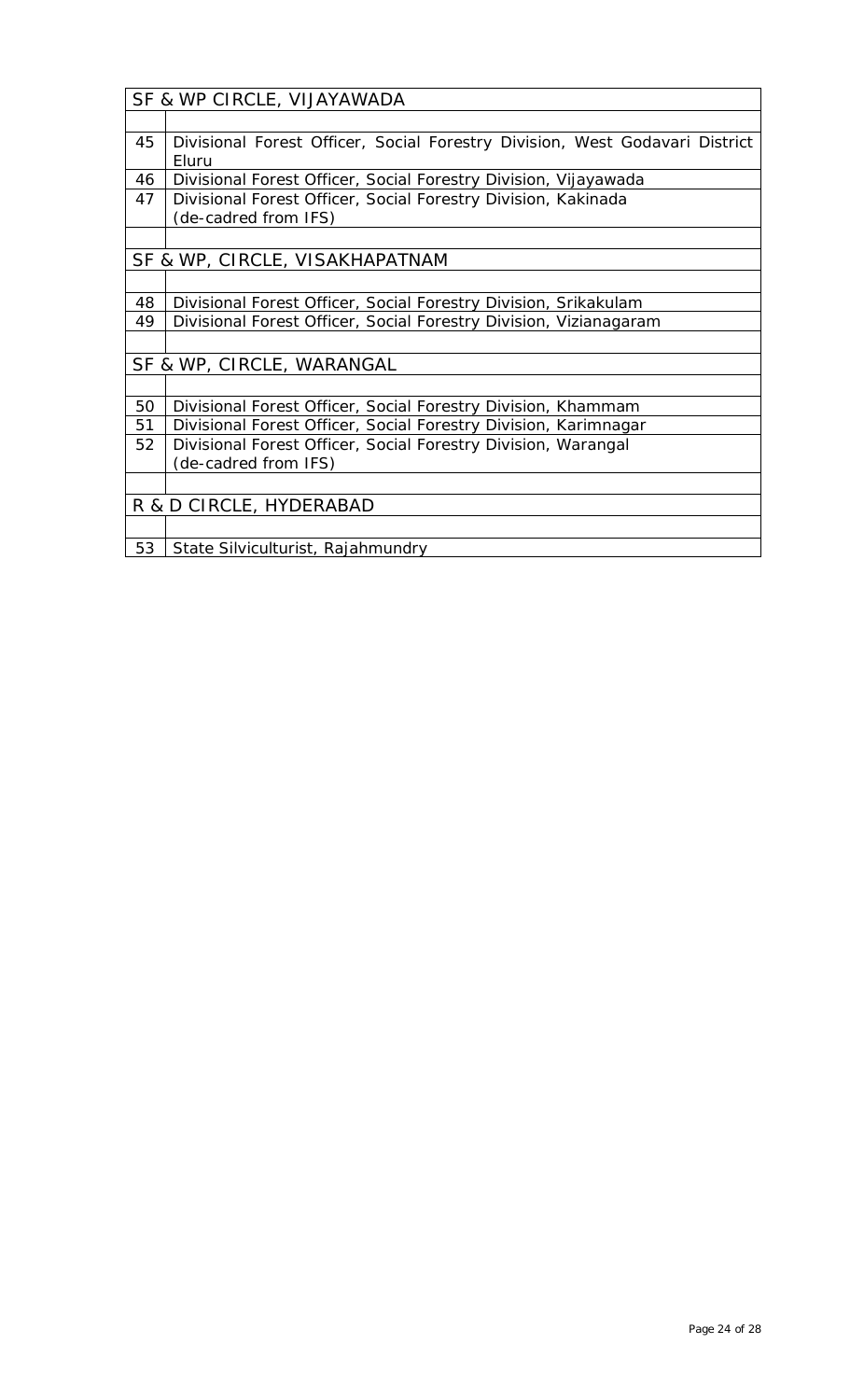### **ANNEXURE - IV**

### **DETAILS OF POSTS - 2014**

#### **DETAILS OF (30) POSTS OF FOREST RANGE OFFICERS UPGRADED TO THAT OF ASSISTANT CONSERVATOR OF FORESTS IN G.O.Ms.No.496 FINANCE (SMPC) DEPARTMENT dt.20-11-2003 READ WITH G.O.Ms.No.26 EFS&T (For.V) DEPARTMENT dt.5-3-2004 AND THEIR NOMENCLATURE.**

| SI.<br>No.  | <b>Name of the Division</b><br>/ Circle, in which the<br>FRO posts were<br>existing / which<br>were upgraded to<br>that of ACF. | Designation of the upgraded post /<br>Nomenclature of redesignated post.                                                                                                                                                                                                                                                                                                                                                                                                                                                                                                                                  |
|-------------|---------------------------------------------------------------------------------------------------------------------------------|-----------------------------------------------------------------------------------------------------------------------------------------------------------------------------------------------------------------------------------------------------------------------------------------------------------------------------------------------------------------------------------------------------------------------------------------------------------------------------------------------------------------------------------------------------------------------------------------------------------|
| 1           | $\overline{2}$                                                                                                                  | 3                                                                                                                                                                                                                                                                                                                                                                                                                                                                                                                                                                                                         |
| $1_{\cdot}$ | Forest<br>Range Officer,<br>Silviculturist,<br><b>State</b><br>Hyd.                                                             | Asst. State Silviculturist, Hyderabad.                                                                                                                                                                                                                                                                                                                                                                                                                                                                                                                                                                    |
| 2.          | Forest<br>Range<br>Officer,<br>State<br>Silviculturist,<br>Hyd.                                                                 | Assistant Conservator of Forests-I, Office of the<br>State Silviculturist, Hyderabad yd redesignated as<br>Conservator of Forests,<br>Hyderabad,<br>Assistant<br>(PCCF's<br>Division<br>Ref.No.25678/<br>Hyderabad<br>2003/M1(i) dt.1-5-2004).                                                                                                                                                                                                                                                                                                                                                            |
| 3.          | Forest<br>Range<br>Officer,<br><b>State</b><br>Silviculturist,<br>Hyd.                                                          | Assistant Conservator of Forests-II, Office of the<br>Silviculturist, Hyderabad redesignated<br>State<br>as<br>Assistant Conservator of Forests, Mahaboobnagar<br>(PCCF's Ref.No.25678/2003/M(i) dt.1-5-2004).                                                                                                                                                                                                                                                                                                                                                                                            |
| 4.          | Forest<br>Range Officer,<br>Silviculturist,<br><b>State</b><br>Tirupati.                                                        | ACF-I, Office of the State Silviculturist, Tirupati<br>redesignated as Assistant Conservator of Forests,<br>Badvel, Proddatur WL Divn. (PCCF's Ref.No.25678/<br>2003/M1 dt.15-3-2004).                                                                                                                                                                                                                                                                                                                                                                                                                    |
| 5.          | Forest<br>Range Officer,<br>Silviculturist,<br>State<br>Tirupati.                                                               | ACF-II, Office of the State Silviculturist, Tirupati<br>redesignted as ACF, Kavali, Nellore Division (PCCF's<br>Ref.No.25678/2003/M1 dt.15-3-2004).                                                                                                                                                                                                                                                                                                                                                                                                                                                       |
| 6.          | Range Officer,<br>Forest<br>State<br>Silviculturist,<br>Tirupati.                                                               | Assistant Conservator of Forests-III, Office of the<br>State Silviculturist, Tirupati.                                                                                                                                                                                                                                                                                                                                                                                                                                                                                                                    |
| 7.          | Silviculturist,<br>State<br>Rajahmundry                                                                                         | Forest Range Officer, Assistant State Silviculturist, Rajahmundry.                                                                                                                                                                                                                                                                                                                                                                                                                                                                                                                                        |
| 8.          | Forest Range Officer,<br><b>State</b><br>Silviculturist,<br>Rajahmundry                                                         | Assistant Conservator of Forests, Office of the State<br>Rajahmundry<br>redesignated<br>Silviculturist,<br>as<br>of Forests,<br>Assistant<br>Conservator<br>Kakinada,<br>(PCCF's<br>Kakinada<br>Division<br>Ref.No.25678/<br>2003/M1(ii) dt.1-5-2004) as ACF, Kailkaluru with<br>Head Quarters at Kaikaluru, WLM Division, Eluru<br>(G.O.Rt.No.630 EFS&T (For.V) Department dt.9-2-<br>2007. PCCF's Ref.No.6/2006/M1 dt.24-12-2006).<br>Post retained as ACF, Kakinada, Kakinada Division<br>EFS&T<br>(For.V)<br>(G.O.Rt.No.61<br>Department<br>dt.9-2-2007 PCCF's Ref.No.6/2006/M1 dt.14-2-<br>$2007$ ). |
| 9.          | Forest<br>Forest<br>Utilization<br>Officer, Hyderabad.                                                                          | Range Officer, Assistant Conservator of Forests, Office of the<br>Forest Utilization Officer, Hyderabad.                                                                                                                                                                                                                                                                                                                                                                                                                                                                                                  |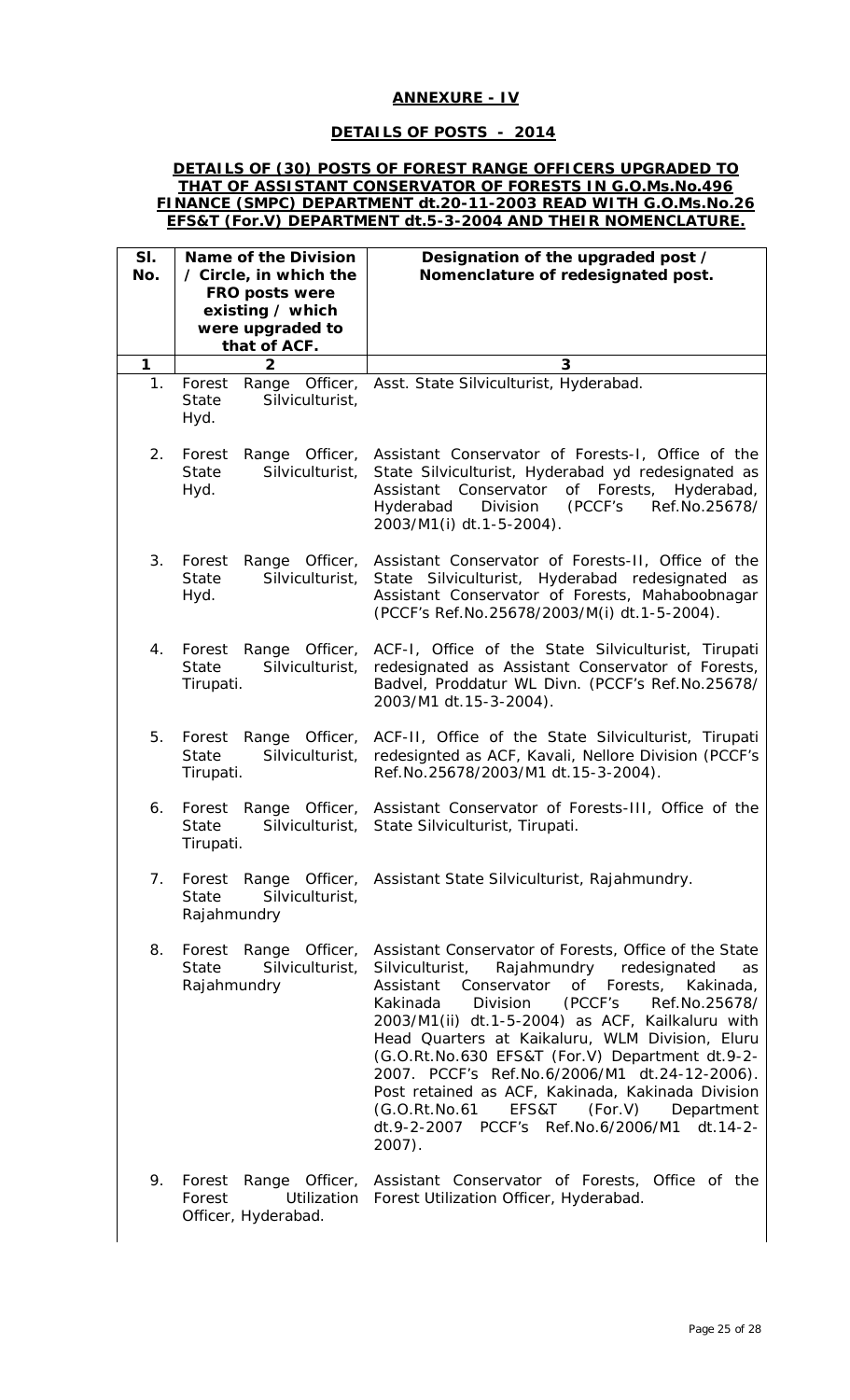10. Forest Range Officer, Forest Geneticist, Warangal. Conservator of Forests-I, Forest Geneticist, Warangal redesignated as Assistant Conservator of Forests, Bellampally, Bellampally Divn. (PCCF's Ref.No.25678/2003/M1(iii) dt.1-5- 2004) 11. Forest Range Officer, Forest Geneticist, Warangal. Assistant Conservator of Forests-II, Forest Geneticist, Warangal redesignated as Assistant Conservator of Forests, Nirmal, Nirmal Division (PCCF's Ref.No.25678/2003/M1(iii) dt.1-5-2004). 12. Forest Range Officer, Forest Geneticist, Warangal. Assistant Conservator of Forests-III, Forest Geneticist, Warangal redesignated as Assistant Conservator of Forests, Khammam, Khammam Division (PCCF's Ref.No.25678/2003/M1(iii) dt.1-5- 2004) and as ACF, Lakkavaram (Mothugudem), Bhad (S) (PCCF's Ref.No.25678/2003/M1 dt.17-6- 2006). 13. Forest Range Officer, MIS, Cell, Office of the the Prl.Chief Conservator of Forests (HoFF), AP, Prl.Chief Conservator of Hyderabad. Forests (HoFF), AP, Hyderabad Assistant Conservator of Forests (PMU-I), Office of 14. Forest Range Officer, Assistant Conservator of Forests (PMU-II), Office of MIS, Cell, Office of the Prl.Chief Conservator of Hyderabad. Forests (HoFF), AP, Hyderabad the Prl.Chief Conservator of Forests (HoFF), AP, 15. Forest Range Officer, Assistant Conservator of Forests (Net Working), GIS, Cell, Office of the Office of the Prl.Chief Conservator of Forests Prl.Chief Conservator of (HoFF), AP, Hyderabad. Forests (HoFF), AP, Hyderabad 16. Forest Range Officer, Assistant Conservator of Forests-I, Office of the MEP Circle, Hyd. MEP Circle, Hyd redesignated as ACF, Hyderabad Central, Hyd Dn. (G.O.Rt.No.587 EFS&T (For.V) Department, dt.13-12-2007 PCCF's Ref.No.10412/ 2007/M1 dt.25-12-2007). 17. Forest Range Officer, MEP Circle, Hyd. Assistant Conservator of Forests-II, Office of the MEP Circle, Hyderabad redesignted as DFO (Vig.III) Office of the Prl.Chief Conservator of Forests (HoFF), AP, Hyderabad (G.O.Rt.No.1 EFS&T (For.V) Department dt.3-1-2005). 18. Forest Range Officer, Office of the T&E Circle (APFA), Dulapalli Assistant Conservator of Forests-I, A.P. Forest Academy, Dulapally redesignated as ACF, Warangal (North), Warangal North Division (PCCF's Ref.No.25678/2003/M1(iv) dt.1-5-2004). 19. Forest Range Officer, Office of the T&E Circle (APFA), Dulapalli ACF-II, APFA, Dulapalli redesignated as ACF, Karimnagar (West), Karimnagar West Division (PCCF's Ref.No.25678/2003/M1(iv) dt.1-5-2004). 20. Forest Range Officer, Office of the T&E Circle (APFA), Dulapalli Assistant Conservator of Forests-III, A.P. Forest Academy, Dulapally redesignated as Assistant Conservator of Forests, Nehru Zoological Park, Office of the Curator, Nehru Zoological Park Hyderabad (PCCF's Ref.No.211/ 2002/M1(i) dt.20- 1-2005) and as ACF Mannanur, Achampet WL Divn. (PCCF's Ref.No.57778/ 2005/M1 dt.4-6-2006).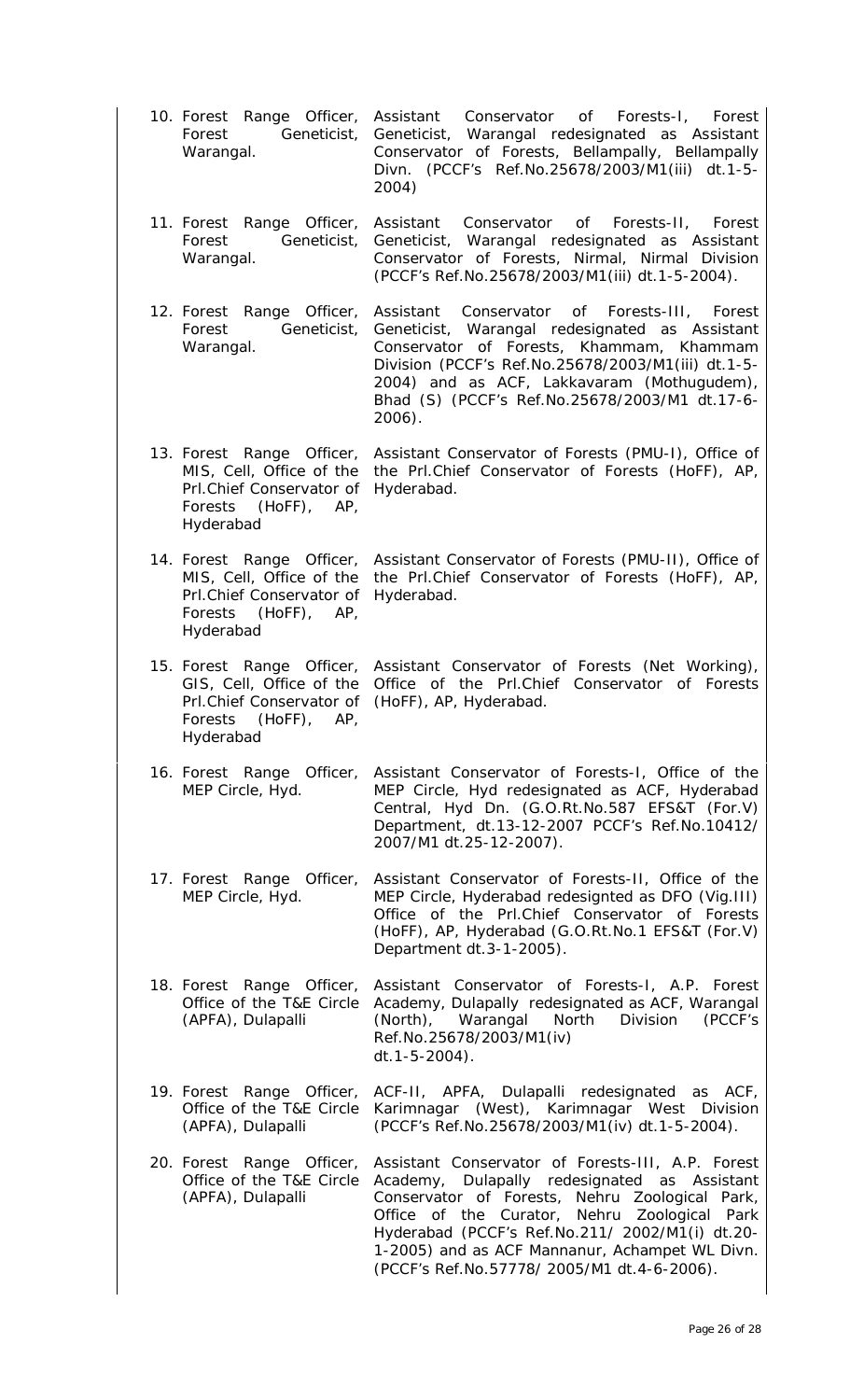- 21. Forest Range Officer, Assistant Conservator of Forests, Office of the WLM, Office of WLM, Hyderabad. Hyderabad redesignated as Assistant Conservator of Forests, Siddipet, Medak Division (PCCF's Ref.No.25678/2003/M1(v) dt.1-5-2004).
- 22. Forest Range Officer, Nehru Zoological Park, Hyderabad. Assistant Conservator of Forests-I, Office of the Curator, Nehru Zoological Park, Hyderabad redesignated as Assistant Conservator of Forests, Macherla, Guntur Division (PCCF's Ref.No.25678/ 2003/M1(v), dt.1-5-2004).
- 23. Forest Range Officer, Nehru Zoological Park, Hyderabad. Assistant Conservator of Forests-II, Office of the Curator, Nehru Zoological Park, Hyderabad redesignated as Assistant Conservator of Forests, Chittoor (West) (PCCF's Ref.No.25678/2003/M1(v) dt.1-5-2004). Post shifted as ACF, Chittoor West from Chittoor to Palamaner (G.O.Rt.No.395 EFS&T (For.V) Dept. dt.10-8-2006 PCCF's Ref.No.25678/ 2006/M1).
- 24. Forest Range Officer, Indira Gandhi Zoological Park, Visakhapatnam Assistant Conservator of Forests-I, Office of the Curator, Indira Gandhi Zoological Park, Visakhapatnam redesignated as Assistant Conservator of Forests, Srisailam, Atmakur WL (G.O.Rt.No.97 EFS&T (For.V) Department dt.26-2- 2007 PCCF's Ref.No.57778/2005/M1 dt.1-3-2007).
- 25. Forest Range Officer, IGZP, Visakhapatnam Assistant Conservator of Forests-II, Office of the Curator, Indira Gandhi Zoological Park, Visakhapatnam redesignated as Assistant Conservator of Forests, Tekkali, Srikakulam Division (PCCF's Ref.No.25678/2003/M1, dated: 14-6-2004)
- 26. Forest Range Officer, Sri Venkateswara Zoological Park, Tirupati Assistant Conservator of Forests-I, Sri Venkateswara Zoological Park, Tirupati redesignated as Assistant Conservator of Forests, Kurnool, Kurnool Division (PCCF's Ref.No.25678/ 2003/M1(viii) dt.1-5-2004).
- 27. Forest Range Officer, Sri Venkateswara Zoological Park, Tirupati Assistant Conservator of Forests-II, Sri Venkateswara Zoological Park, Tirupati redesignated as Assistant Conservator of Forests, Dornal, Markapur WL. (G.O.Rt.No.97 EFS&T (For.V) Department dt.26-2-2007 PCCF's Ref.No.57778/ 2005/M1 dt.1-3-2007).
- 28. Forest Range Officer, Kurnool Circle, Kadapa Assistant Conservator of Forests, Kadapa

29. Forest Range Officer, APSOF, Yellandu. Assistant Conservator of Forests-I, APFP, Yellandu redesignated as ACF, Eluru, Eluru Division (PCCF's Ref.No.25678/ 2003/M1(viii) dt.1-5-2004). Post of ACF, Eluru is shifted to Kaikaluru with redesignation as Assistant Conservator of Forests, Kaikaluru H.Qrs.Kaikaluru, WLM Division, Eluru (G.O.Rt.No.61 EFS&T (For.V) Department dt.9-2-2007 PCCF's Ref.No.6/2006/ M1 dt.14-2-2007).

30. Forest Range Officer, APSOF, Yellandu. ACF-II, APFP, Yellandu redesignated as Assistant Conservator of Forests, Vijayawada (PCCF's Ref.No. 25678/2003/M1 (viii) dt.1-5-2004) as Assistant Conservator of Forests, Nuzvidu, Krishna Division (G.O.Rt.No.152 EFS&T (For.V) Department dt.26- 12-2007 PCCF's Ref.No.34226/2007/M1 dt.6-1- 2008).